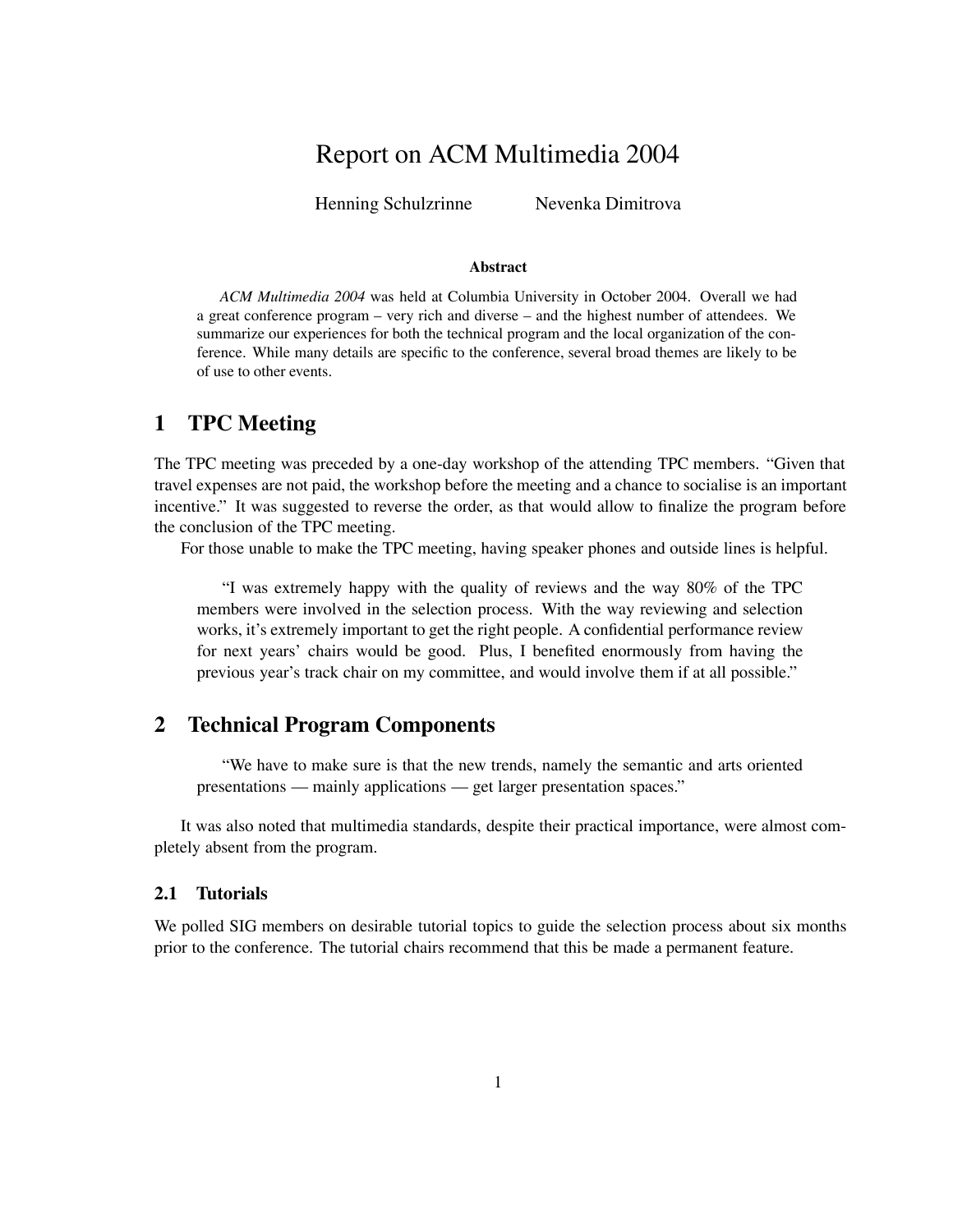| T2 | Digital Rights Management of Multimedia Content via Encryp- Full (Su) |           | 19 |
|----|-----------------------------------------------------------------------|-----------|----|
|    | tion and Watermarking                                                 |           |    |
|    | T3 Understanding Media Semantics                                      | Full (Su) | 18 |
|    | T6 Mobile User-Interface Design: For Work, Home and On the Way        | Full (Mo) | 12 |
| T7 | Machine Learning for Multimedia Applications                          | Full (Mo) | 20 |
| T8 | Emerging Peer-to-Peer Technology: Fundamentals and Chal- Full (Mo)    |           | 13 |
|    | lenges                                                                |           |    |

T9 Wireless multimedia transmission challenges, principles, and Half (Mo) 19 standards

The survey for local people can be better. The money we paid to the speakers can be reduced slightly.

We had a lot of tutorial proposals that were good but I think ended up with less than what we could have had - this meant there was less service to the community than possible and less income to the conference than maybe possible. Experience in communications conferences (SIGCOMM and Infocom) is that, while tutorial attendance is somewhat down, it is still a significant part of the economy of a conference in that discipline. My guess is that in multimedia, we probably lose out to professional multimedia events (entertainment, SIGGRAPH, movie, music, games) and the lack of academic funds in the area (whether NSF or DARPA). (J. Crowcroft)

During the ACM business meeting, proposals for alternative tutorial models were discussed. For example, conferences could try invited area survey talks instead, held during the conference, and make them part of conference registration. Such talks may last from one to three hours and could be part of a tutorial track. Speakers may not get compensated, but would get a paper into the proceedings or suitable tutorial-oriented magazine.

#### **2.2 Keynote Address**

Gordon Bell (Microsoft Research) gave the keynote address for the conference. Due to delays in speakers getting back to us, we had some difficulty getting a second keynote speaker and, in the end, went without it. Given how crowded the program was, this was probably a blessing in disguise.

In general, if more than one plenary speaker is to be found, finding keynote speakers should probably be delegated to a separate chair, as it requires continuous attention. It is also wise to do this six months or more prior to the conference because usually keynote speakers are very busy.

It has been suggested that keynotes given by more junior researchers, close to the research area, may be worth exploring, rather than simply going for the highest wattage name. With two keynotes, having an industry and academic speaker provides some balance.

### **2.3 Long Papers**

The Call for Paper read:

"Multimedia 2004 invites your participation in the premier annual multimedia conference, covering all aspects of multimedia computing: from underlying technologies to applications, theory to practice, and servers to networks to devices. We especially encourage introduction of novel media such as haptic, smell, sensors, animation, etc.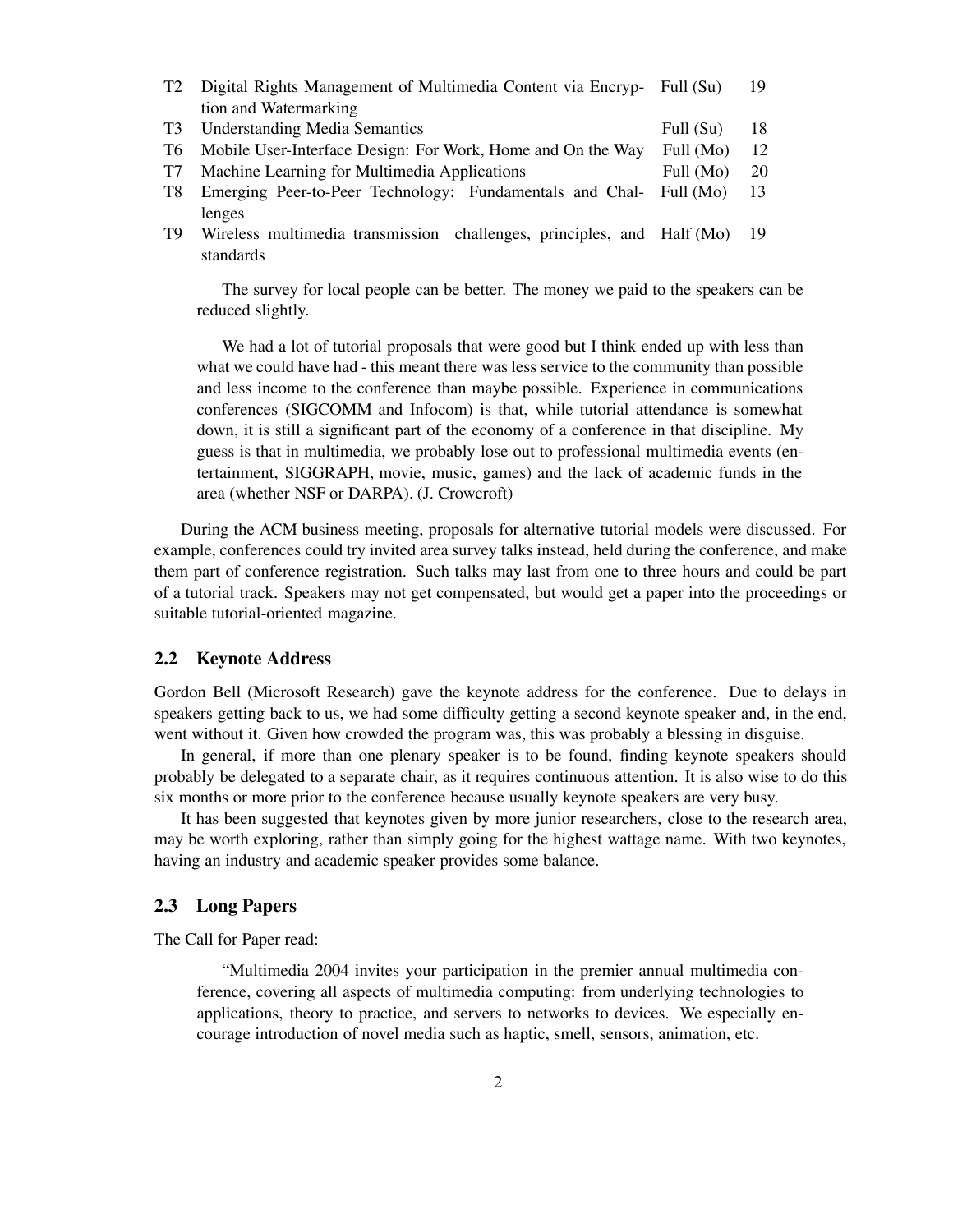The technical program will consist of plenary sessions and talks with topics of interest in:

- Multimedia analysis, processing, and retrieval, including multimedia semantics, aesthetics, modeling, fusion, audio/video/multi-modal processing, multimedia content description and indexing, multimedia digital rights management (protection and attribution), content-based retrieval with emphasis on multiple and novel media.
- Multimedia networking and system support, including context-aware multimedia communications, Internet telephony, peer-to-peer streaming, audio/video streaming, multimedia content distribution, wireless multimedia, adaptive support for scalable media, Internet protocols, multimedia servers, operating systems, middleware and QoS.
- Multimedia tools, end-systems, and applications, including new UI metaphors, usable distributed collaboration, authoring, multi-modal interaction and integration, multimedia in e-learning, entertainment, personal media, assisted living, and virtual environments.

We particularly encourage submissions in new and emerging areas."

We received 331 full (long) papers, each of which was reviewed by three reviewers. The technical program committee met on June 19, 2004 in New York. The review process culminated in the acceptance of 55 papers: 30 in the Multimedia analysis, processing, and retrieval track (out of 166), 12 papers in the Multimedia networking and system support track (out of 82) and 13 papers in the Multimedia tools, end-systems, and applications track (out of 83).

2004 was the first year to accept anonymized submissions for *ACM Multimedia*. Many authors were not used to the practice and submitted unanonymized versions. The technical program chairs checked every paper and asked those authors with identification info on their paper to resubmit, but it took more than a week to get all the papers and they were assigned to reviewers late. Thus, the technical program chair needs to check for anonymity as soon as the deadline has passed and act quickly to inform the authors.

Similarly, many more authors got confused about which track to submit to, causing the three TPC chairs exchanged quite a few papers amongst them. The chairs need to read abstracts of all papers and detect problem papers early on.

"I think we should not follow this path of double-blind review. It makes the authoring complicated and at the end most reviewers know who wrote the paper anyway (if not the author then they can guess the institution)." (F. Nack)

Still some papers fell through the cracks and only after reviewers had a very hard time with them, we found that they were out of scope of *ACM Multimedia*. The review form should explicitly ask whether the paper is believed to be in scope and reviewers should be encouraged to contact the TPC chair if they discover papers that are likely to fit better into a different track.

Most out-of-scope papers fall into the category of encoding techniques. In future ACM Multimedia conference, the call for papers and the TPC committee composition should make it explicit if papers that integrate media encodings and MAC layer protocols are within the scope or not.

"It might be a good idea to provide a gratitude plate for the best reviewer. They have such a reward at ACM Hypertext and it seems that reviews improved." (F. Nack)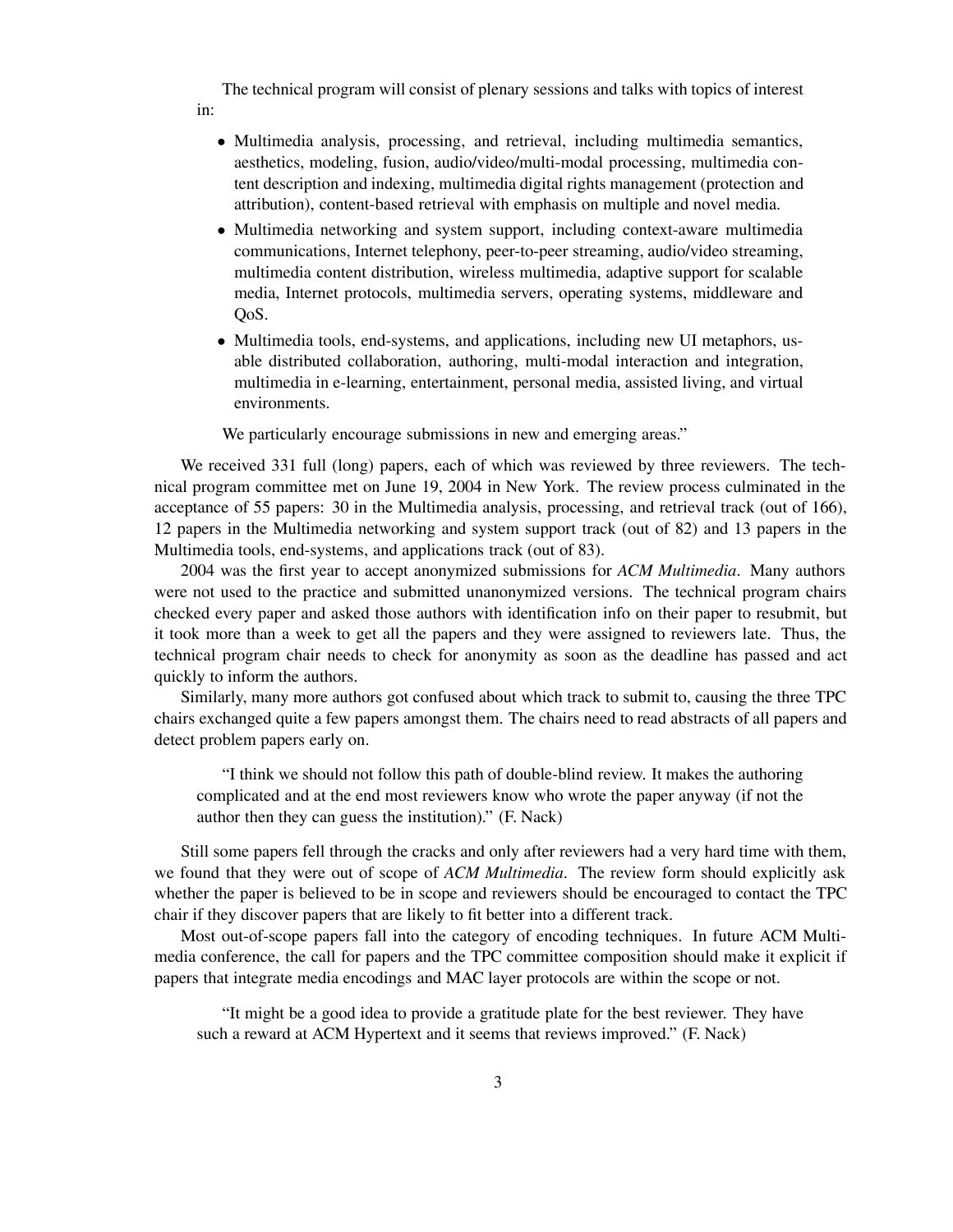It has been suggested that the session chairs should provide more than just the name and title of the presentation. For example, they might provide an introduction to the session (e.g. five minutes) to establish context or connections between papers in the same session or the conference.

Track chairs should be provided with a list of tasks they are expected to perform, including due dates, as some may not be aware of all the post-TPC-meeting items that need to be taken care of.

Seven submitted papers were accompanied by video figures, out of which three were selected for presentation, as the others either belonged to papers that were not accepted or the quality was insufficient. Video figures are three-minute long videos that accompany a submitted paper. The video demonstrates aspects of the paper that cannot be sufficiently described by words or images such as processes. As they are so tightly linked to the paper it seems appropriate to show them during the paper presentation and not during the video demonstration session. However, the video demonstration committee does look at them, evaluate their "presentability" and provides feedback to the authors.

#### **2.4 Online Submission System**

We used the EDAS conference system to manage the papers and the reviews. It was generously provided to us free of charge for this year. It is an excellent system and can be used as a great tool for submission management and communication by the general chairs and various track chairs.There are many features that the track chairs should try to learn early on. This can make their work easier.

#### **2.5 Short Papers (Poster Session)**

The short paper track received a record number of 158 papers and selected 71 papers for the final program, based on the input of the two track chairs. In addition, five "art program" posters were included in the poster session. The short papers were presented in a poster session at Low Library on Tuesday night, accompanied by a reception.

We provided easels and 32 by 40 inch foam core boards for the posters. Posters were numbered and arranged by broad topic area (Multimedia Analysis, Processing and Retrieval; Multimedia Networking & Systems Support; Multimedia Tools, End-Systems, and Applications; Art).

Instead of borrowing easels, we simply bought easels and poster boards. We used Quartet QRT-29E easels, which fold into a small bundle using zip cords, at about \$16/easel. Foam boards cost \$84.95 for 25 sheets (FramersIsland.com).

#### **2.6 Open-Source Competition**

For the first time, the conference held an open-source competition, selecting two winners from ten entries.

As co-chair of the Open Source Software Competition, the following observations and remarks pertain to that aspect of the 2004 ACM Multimedia conference. We received ten submissions of which two were chosen to be highlighted. In the future, I would suggest that the number of recipients be limited to one. I believe that doing so will further increase the prestige of the award and allow the organizers to attach a more significant monetary award. Furthermore, having only one recipient will put less pressure on the conference schedule. One idea would be to make the presentation abut the start of the demo session. As for the award, this year's \$600 budget (which was split into two awards of \$300)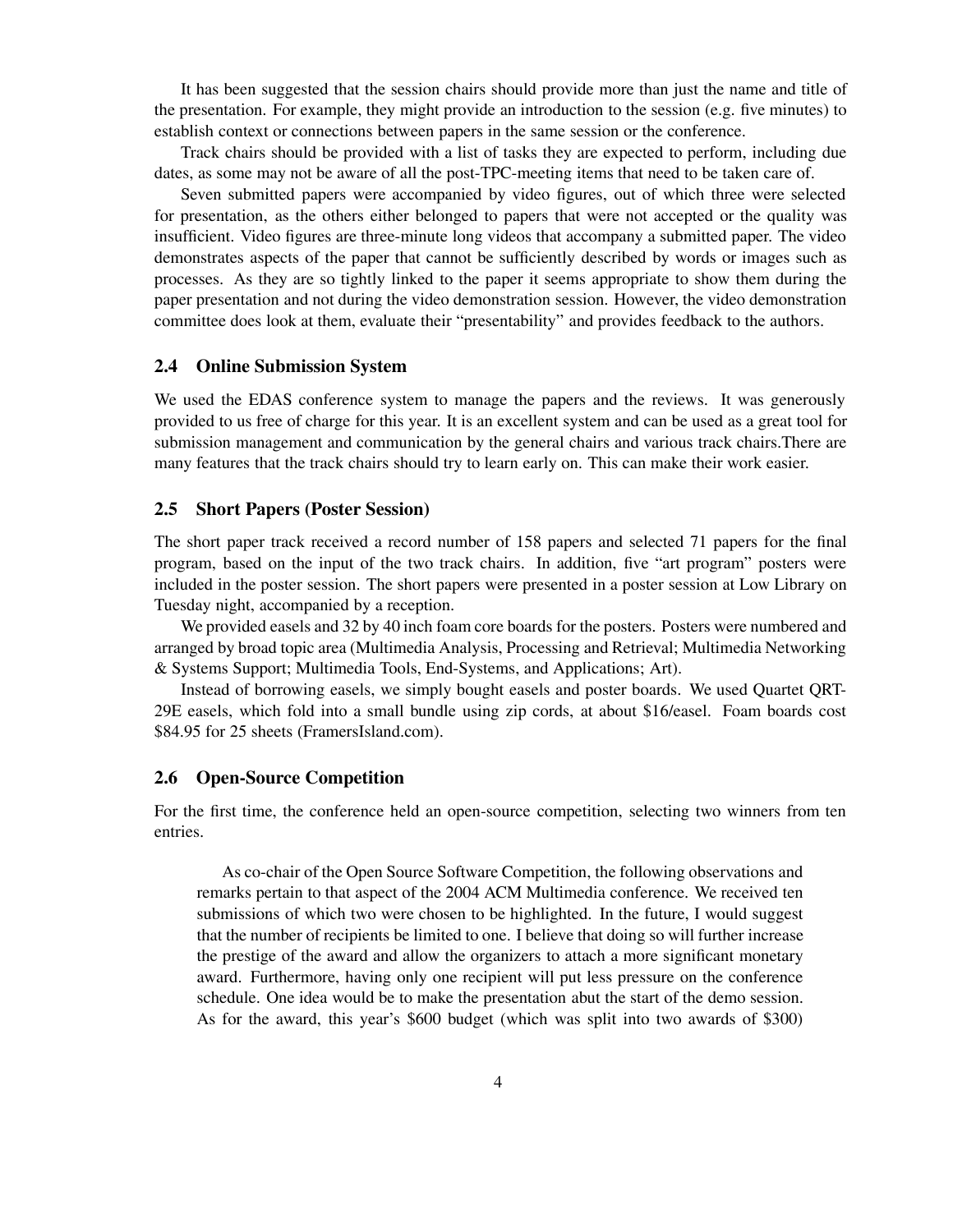seemed more than adequate. Free registration for the presenter was also an important component of the award which should be maintained. Choosing the award recipients proved to be a significant challenge. The range of entries was quite wide and included everything from a straightforward implementation of a specific algorithm to complex, full-featured media players and development frameworks. We did not solicit external, written reviews and handled the evaluation between the two co-chairs more informally. This was probably a mistake as we did not have a very good way of justifying our choice to people whose entries were not selected. We had at least one author who complained about this process. For the future, a review form with specific evaluation criteria should be developed and external anonymous written reviews should be solicited. The opensource software competition seemed to be well received by the conference participants and at least 20 people attended the presentations made by this year's award recipients. Although not explicitly instructed to do so, both recipients incorporated examples and demonstrations into their presentations which was highly effective and should be strongly encouraged in the future. (K. Mayer-Patel)

I would like to add that I did, with one of my students, try to use some criteria for judging the different entries. We looked at the feature set, tried to estimate how much effort went into the project, how comprehensive the documentation was, and how novel and how usable each software was. Since the submissions were very different, each rating was unfortunately quite subjective. However, these may serve as starting points for a review form next year.

I also agree with Ketan that we should make it a requirement that the software be demonstrated as part of the presentation. Fortunately, this year both presenters did this even without a formal requirement. (R. Zimmermann)

As an alternative or addition, it was suggested to include a program component where peerreviewed open-source software packages can be presented, possibly in a demo-session format.

## **2.7 Panels**

The panel chair was very proactive this year and searched for panel moderators. This proved to be a difficult task so the panels chair ended up organizing both panels. It might be desirable for the panel chair to define panels and seek established researchers to moderate or co-moderate the panels in the future.

"Panels again proved to be a popular ingredient of the conference. Panels drew a lot of attendees from the other tracks, such as the doctoral symposium. It should be considered to make the panels plenary sessions." (Susanne Boll)

#### **2.8 Doctoral Symposium**

From the Call for Papers: "The Doctoral Symposium is an opportunity for students involved in the preparation of a PhD in any area of Multimedia to interactively discuss their research issues and ideas with senior researchers, receive constructive feedback from members of the research community and expose themselves as up and coming multimedia researchers. During the Doctoral Symposium, selected students will present their thesis topic, the work they have performed so far and the results that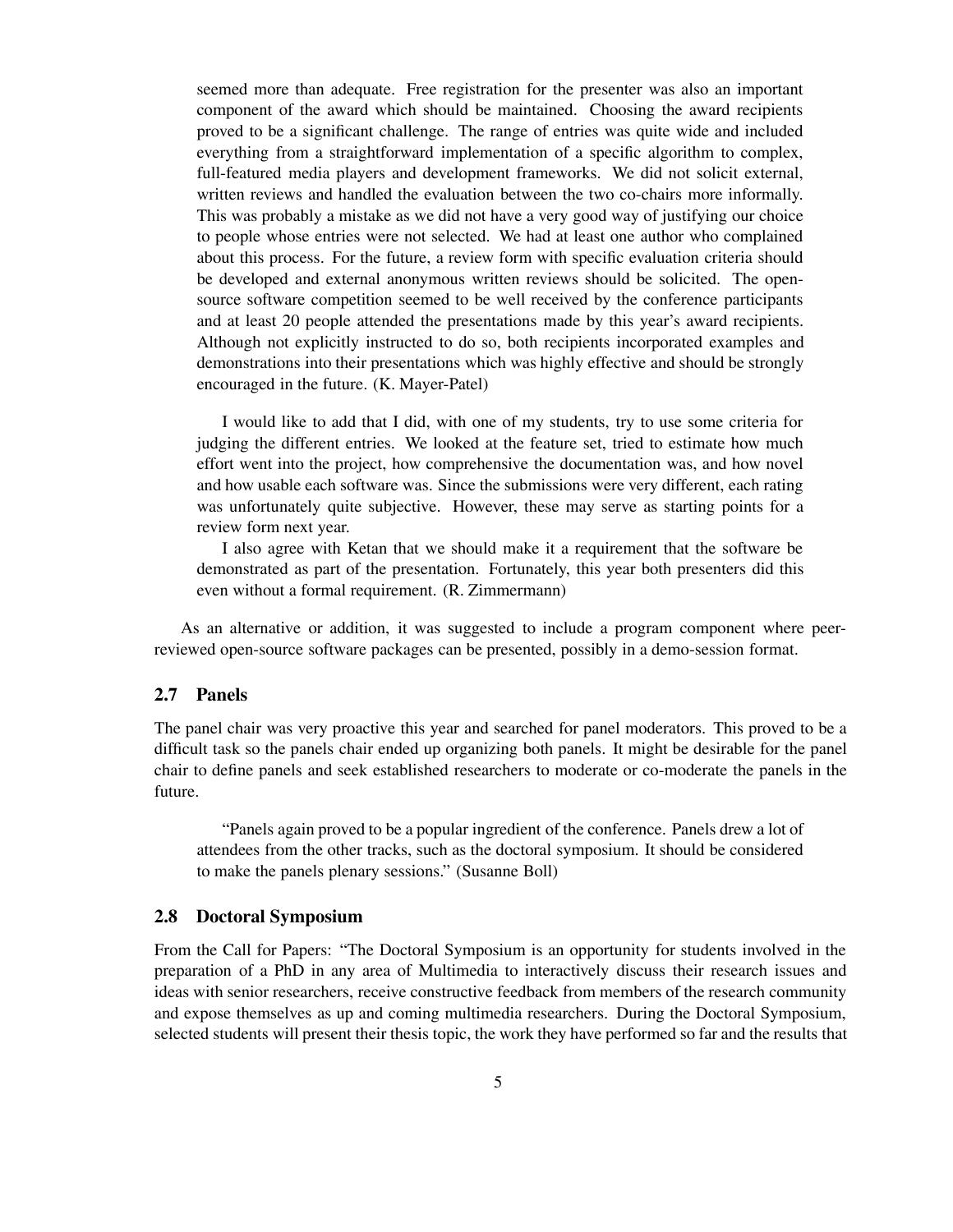they have obtained. They will also reveal the difficulties, problems and questions that they encounter in the continuation of their work and can ask for comments from the audience."

The doctoral symposium received 16 submissions, out of which the chairs selected five. Four people presented, since the fifth person was too unwell to attend the conference. Pl and Hari picked the committee (ten people, including the two chairs), using their research connections both in academia and industry — many members were members of the ACM MM 2004 TPC.

The symposium as a whole, went off well. We tried to ensure diversity in topics content analysis, systems and applications, and we also tried to tailor the review process based on the SIGMM guidelines — i.e., we tried to determine, if this was core multimedia topic, or perhaps better suited to another community. This worked reasonably well. I would like to see in the future that the reviewers are asked to ensure that the students selected focus on multimedia foundations, as opposed to topics that deal with problems with a single media.

The main thing that ought to be done differently, is the scheduling - it would be great to see this on the second day, just before the conference dinner. Historically, the symposium has been held on the last day, with great success - I was there last year, and the room was packed. In ACM MM 2004, the symposium clashed with an (interesting!) panel, which was unfortunate. However, we still managed to find faculty and students who were willing participants. The one other thing that Pl and I discussed, but could not schedule in, was to have industry more involved in the symposium. I think we should present the symposium, as an opportunity for industry to meet the new multimedia researchers. Perhaps an industry panel would have been nice. (H. Sundaram)

#### **2.9 Video Program**

"The video program received 12 videos this year of which six were accepted. Most of those rejected were not of sufficient visual quality or the topic was not suitable. We had no vision video this year, but it seems that a number of people plan to submit one for next year. It would be wise to keep this section alive for at least another year."

"The video track went relatively smoothly and even if we did not have submissions for vision videos, I would keep it for next year and see what is coming. It is also not a real problem to have the papers accompanying the video demonstrations being part of the review system and the videos not. (We organised a site where reviewers could retrieve the videos from and that worked fine.)

- Double blind review does not work for the video track, as it requires too much work for the authors to reedit the video once being accepted. we had cases and nobody was happy about it.
- For next year I would suggest that people should only submit a link to their video submissions (video, paper and key frame). In that way every submission can be located in the general review system, which makes the review process more controllable.
- We have to explain better what the different categories are for. Especially the video figure does cause problems. This year the accepted video figures were not shown during the paper session as presenters thought that they will be played in the video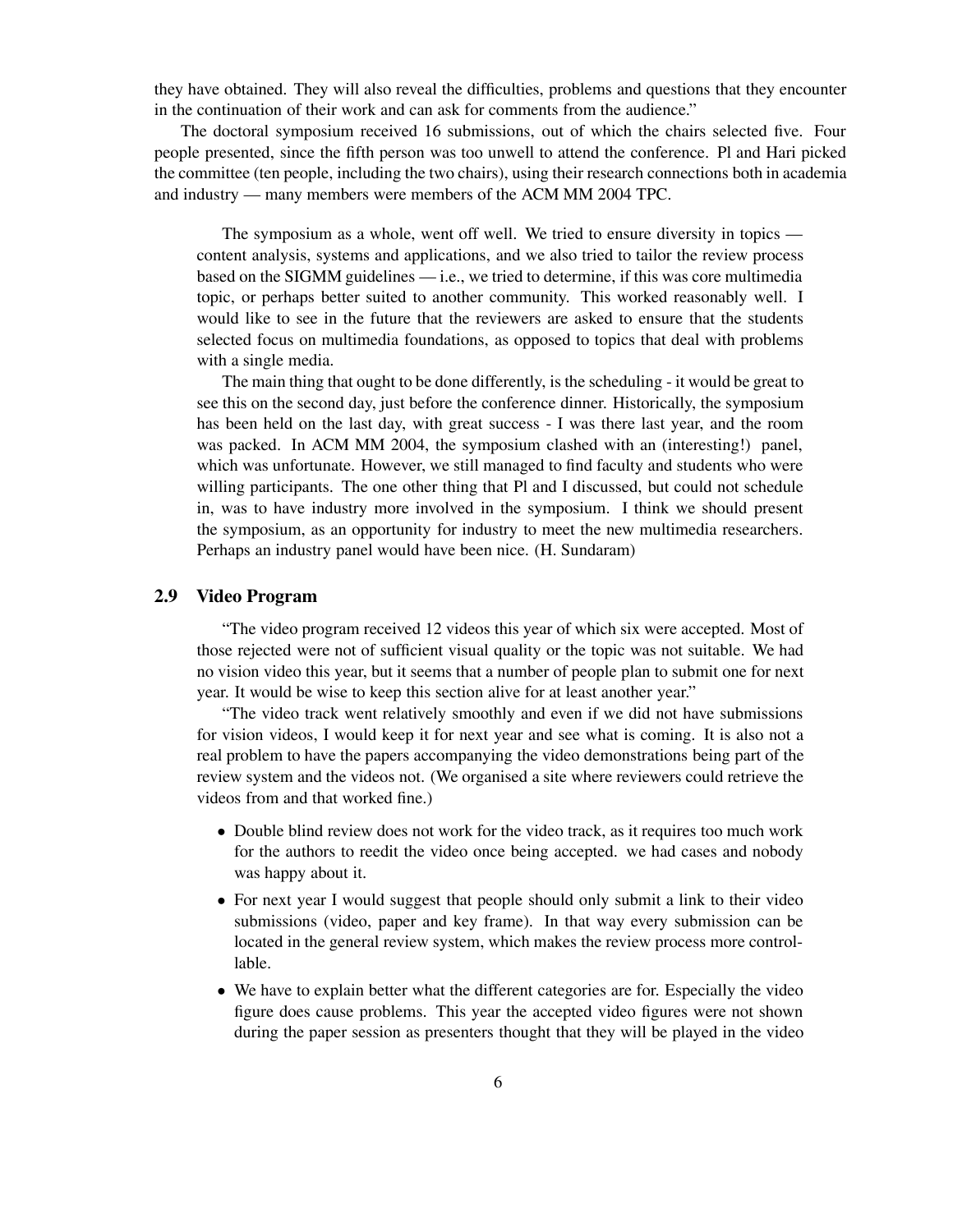demonstration session. That is not the idea though and thus that needs to be explained better.

- Something general to be considered: I think it would be great if every paper has to be accompanied by a video figure. Can we not make it mandatory?
- The communication between the program chairs and the video chair needs improvement. The program chairs were not aware which submitted papers had a video figure assigned and I had to search for the accepted papers to see which video figures needed to be rejected because the paper was.
- There are still problems with the mpeg-2 format. The various codecs make it difficult to come up with constant quality. It seems to be good to investigate particular good encoding/decoding software and suggest to submitters to use those.
- It might be a good idea to let the community decide which video should win the prize. As the last candidates are know well before the conference starts a simple voting system on the ACM MM video demonstration page should do it.
- Next year the video session needs a bigger room. It was so crowded that people had to sit on the floor, on tables or simply stand.
- It would be great if the videos could become part of the ACM DL. They form important resources and we need to be able to reference them as we are used to with papers. I am happy to help with this issue.

(F. Nack)

## **2.10 Arts Track**

"The art track was the most interesting new aspect. The sessions were well attended and the question part in the sessions were interesting. This needs to be kept as the discussions were stimulating. " (F. Nack)

"The arts exhibition would work better if more integrated into the conference. This year the location was a bit unfortunate, close but off campus, not straight forward to find either, and thus a lot of participants might have not seen it. When I went there on Tuesday it was not that crowded - and lots of 'non-conference' visitors too (which is a good thing)." (F. Nack)

# **2.11 Poster Session**

It has been proposed to have a session that introduces each poster in one slide. This is only likely to work if everyone is allowed a single physical transparency and electronic formats are outlawed, but having a single PowerPoint slide set for all talks, with plain (no background) slides may also work. There is no cable swapping. People just go up to the projector and drop down their transparency and speak for a minute. If the preview session is announced before hand, sometimes people come with a transparency that is machine-generated, but still no delays. And, depending on how it is announced, hand-drawn slides are considered acceptable, so the event is quick and informal.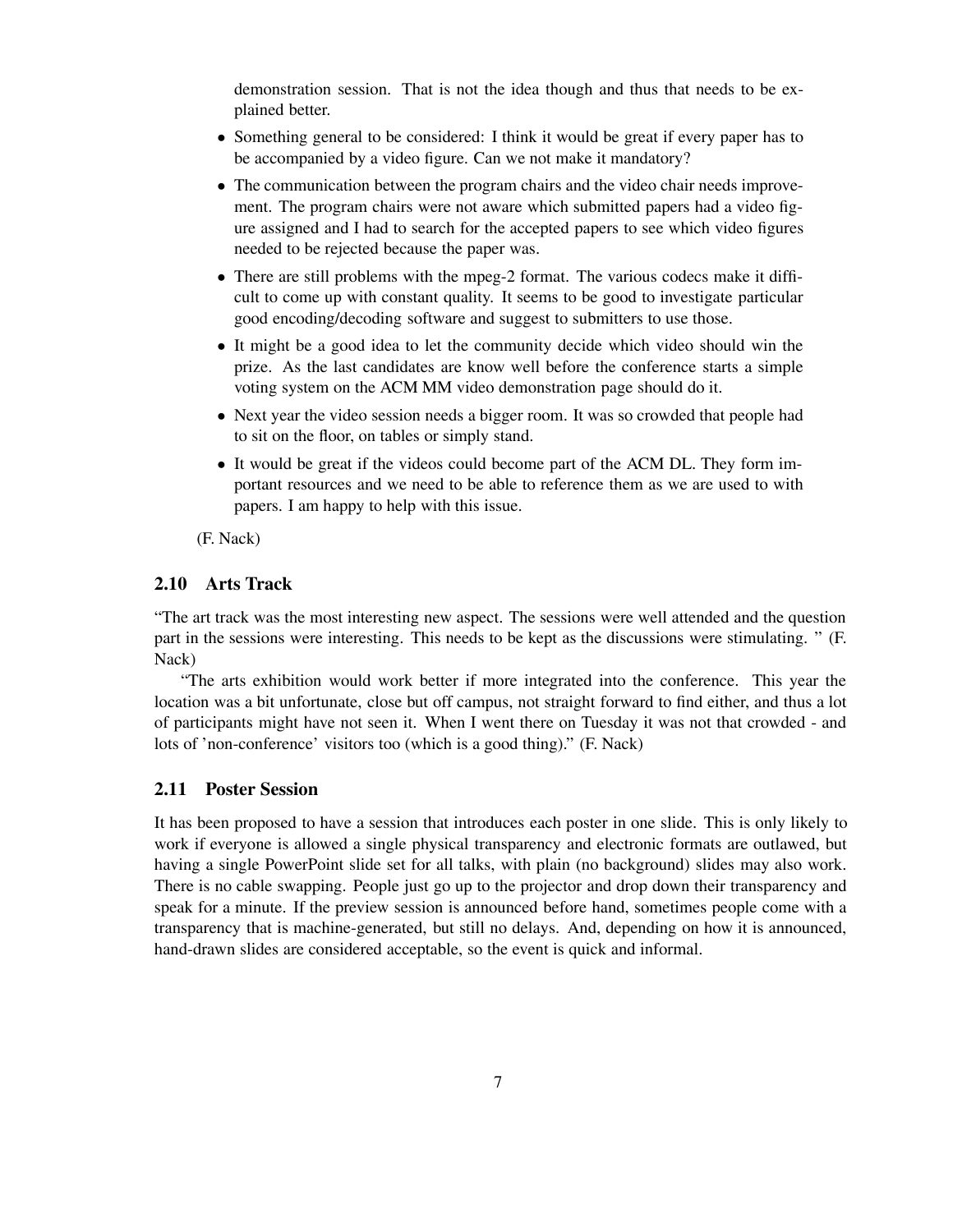# **2.12 One-Minute Madness**

Following other conferences, John Kender organized a "one-minute madness" session lasting one hour during the Thursday lunch hour. This was a very popular session. Although people were too shy to present this year we heard that many people would be ready to participate next year.

John summarized his experiences:

"It appears that 'N-minute madness' is an increasingly popular part of several different conferences recently. I did a quick google to see if there were any experiences recorded about them by a former moderator so that I wouldn't repeat others' mistakes. I didn't find any guidelines on how to run them, but I did find that many people found them a valuable part of those other conferences.

This time was a first time for ACMMM, so I am not surprised most people held back. There will be more contributors next time, since they have now seen how it runs. I did a very light job of editing the submissions because we had so few. But in the future we probably won't allow submissions from the floor, and will probably reject some that are submitted on time.

I think the lunch hour slot is ideal. People are relaxed, and the format is relaxed.

I was involved with time-keeping and media-swapping, so I wasn't paying that much attention to the content, but I didn't get a 'late breaking news' flavor from about half of them. The novelty factor of the format, I think, made up for the rest. Next time, though, the format won't be novel and the submissions should be better.

I think what would help in the future is a set of rules that concentrate the minds of the participants more exactly:

- 1. slides must be submitted by the deadline.
- 2. slides must be a single PowerPoint slide without pop-ups;
- 3. slides should state the problem or issue being addressed;
- 4. slides should express a novel approach or viewpoint;
- 5. any slide that cannot be read alone as a self-contained contribution to science, engineering, or research philosophy will be rejected.

Maybe we can give a token prize to the best presentation. (A copy of this month's Mad Magazine?) In general, I thought it went well. It was not too much work, either. I think it is a good way to break up the last day. It will probably become a permanent fixture of the schedule, by popular demand."

"I was not so sure about the one minutes madness. Though I liked the idea it seems that the community did not feel the urgent need to communicate in such a way. Might be that they have to get used to it - so should be given another try next year (perhaps no slides and just oral statements - more spontaneous)." (F. Nack)

"One-minute madness is quite good. But as we repeat this, I am not sure how "fresh" the ideas can be, as people know there WILL be one-minute madness in the conference." (Y. Rui)

#### **2.13 Workshops**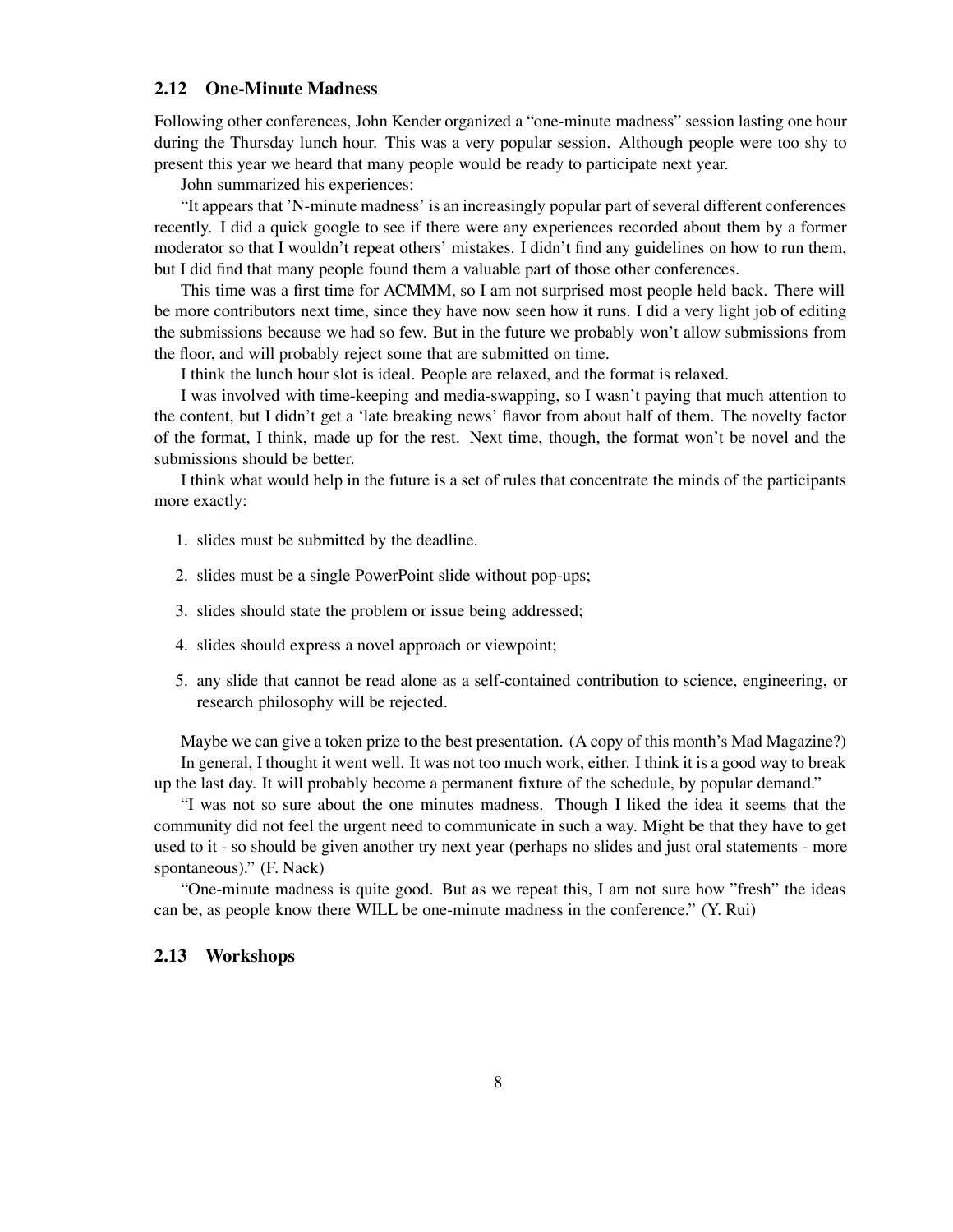| Workshop                                                                        | Attendance |
|---------------------------------------------------------------------------------|------------|
| 6th ACM SIGMM International Workshop on Multimedia Information Retrieval (MIR)  | 71         |
| <i>Next Generation Residential Broadband Challenges (NRBC)</i>                  | 14         |
| 2nd ACM International Workshop on Video Surveillance and Sensor Networks (VSSN) | 37         |
| <i>Effective Telepresence (ETP)</i>                                             | 26         |
| Continuous Archival & Retrieval of Personal Experiences (CARPE)                 | 40         |
| Story Representation, Mechanism and Context (SRMC)                              | 27         |

# **3 Submission Policy**

The chairs of ACM MM'04 strongly recommend that ACM Multimedia and/or SIG MM establish a general policy for possible conflicts of interest, in particular as to who can submit papers. Tradition has it that general chairs cannot submit any paper, while technical program or track chairs cannot submit papers, posters or other items for consideration in their respective track or session. Technical program committee members generally can submit papers, but individual tracks, such as the art exhibition, may want to further restrict such submissions to avoid appearances of self-dealing.

Also, a standard policy on what counts as an original submission should be drafted. The policy drawn up by the IEEE Communications Society and used by IEEE Infocom might serve as a guide:

http://www.ieee-infocom.org/2005/non-image\_files/policy.html

# **4 Proceedings**

We published both paper proceedings and a CD-ROM. The CD-ROM contained both the main conference and the workshop proceedings. The proceedings and CD-ROM were published by Sheridan Printing, as most ACM conference proceedings are.

The proceeding chair is involved in various types of activities related to the proceedings publishing process, such as requesting, verifying, and process information from program chairs, workshop organizers, and authors; coordinating tasks among program chairs and our publisher; helping our general chairs with scheduling conference sessions and some other issues related to proceedings; answering questions and requests from authors and program chairs; working with our publisher on many aspects in proceedings content generation, page proof and front matter.

# **5 Publicity**

We had a full page ad in Communications of the ACM two months before the long paper deadline. This is generally a good practice. It would be great if we can get a full page ad on the last page of CACM (February or March issue) next year.

We usually send out a mailing right after the conference with details of the conference, plus important dates for next years conference. About three months before the first submission deadline, the publicity chairs send out the full CFP. They then send a reminder at about six weeks and then another at two weeks and finally the deadline extension email at the deadline. Reminders are also sent about the other deadlines about four weeks before they occur. A link to the technical program is sent once it is finalized. Finally, a reminder is distributed about the conference about a month before it is to occur.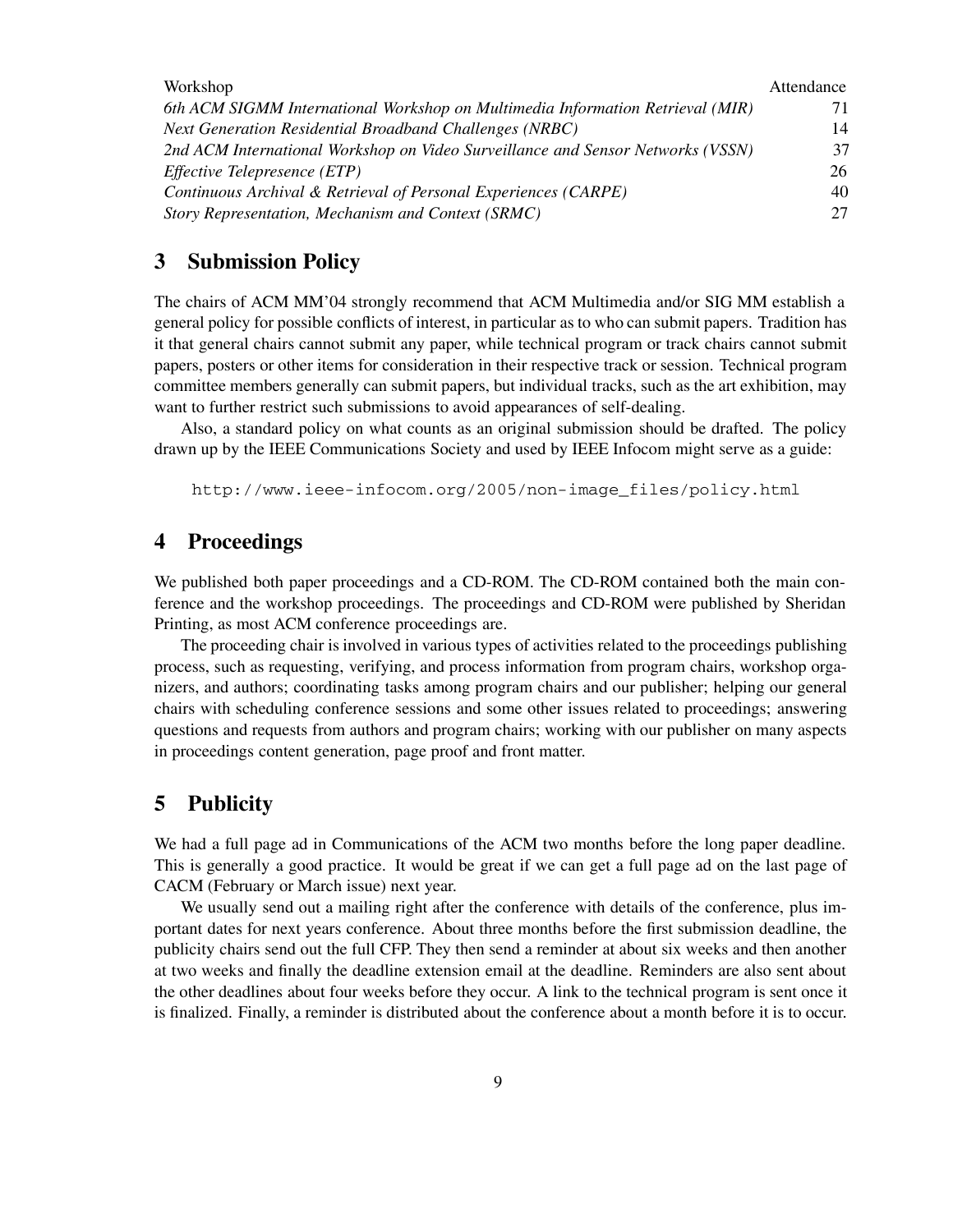We sent the mailings to a list of about 4500 valid addresses that the publicity chair has accumulated over the years; ACM SIGMM members and approximately 20 newsgroups.

The publicity chair also sent mailings to the following mailing lists but only three or four total mailings: the DBWorld mailing list; the SMIL mailing list; the SIGCHI announcements list. In addition, we advertised on the IEEE TCCC (Technical Committee on Computer Communications) mailing list.

Mailings in Asia were sent to seminar@cse.cuhk.edu.hk, an email alias which will broadcast to all engineering departments in ALL universities in Hong Kong, The following are email aliases to universities and research labs in Taiwan eef@cc.ee.ntu.edu.tw, dept@cc.ee.ntu.edu.tw, comm@cc.ee.ntu.edu.tw, giee@cc.ee.ntu.edu.tw, dept@csie.ntu.edu.tw, csief@csie.ntu.edu.tw, eoe1@cc.ee.ntu.edu.tw. For Singapore, email alias for the two universities in Singapore. For China, the email broadcast was carried out by my system administrator who knows someone in China. Note that in China, email broadcast is considered a very sensitive matter.

# **6 Local Arrangements**

#### **6.1 Venue**

*ACM Multimedia 2004* was held in various locations at Columbia University, including the rooms below:

| Room                                | Capacity |
|-------------------------------------|----------|
| Lerner Hall 555                     |          |
| Lerner Hall Cinema                  |          |
| CEPSR, Davis Auditorium             |          |
| 414 CEPSR                           |          |
| <b>CEPSR</b> Interschool Laboratory |          |
| Uris (Business School), 301         |          |
| Havemeyer (Chemistry) 309           |          |

All these rooms had pre-installed video projectors and the larger rooms had built-in audio and other A/V equipment, greatly reducing the effort required. Being in a university also provided instant access to networks and various equipment, as well as the ability to stage equipment, proceedings and the like locally.

As a more intangible benefit, all conference hotels tend to look alike, so being at a university offers a more exciting surrounding. Throngs of students on the steps of Low Library and the ability to enjoy lunch in the grass beats sharing generic hotel hallways with random tourists.

The major drawback of the university setting were the long walks between Lerner and CEPSR, the locations for most of the events. However, this also ameliorated the condition of being stuck in an artificially-lit, window-less conference room all day. Coffee breaks had to be held in both locations.

If we had known about the higher attendance, we probably would have attempted to hold all events in one building, namely the Lerner Hall student center as the only building with enough large and small meeting rooms. However, while we were able to use CEPSR and other classrooms without fee (except for some clean-up fees), we had to pay for Lerner, discouraging the use while the financial condition of the conference was still unclear.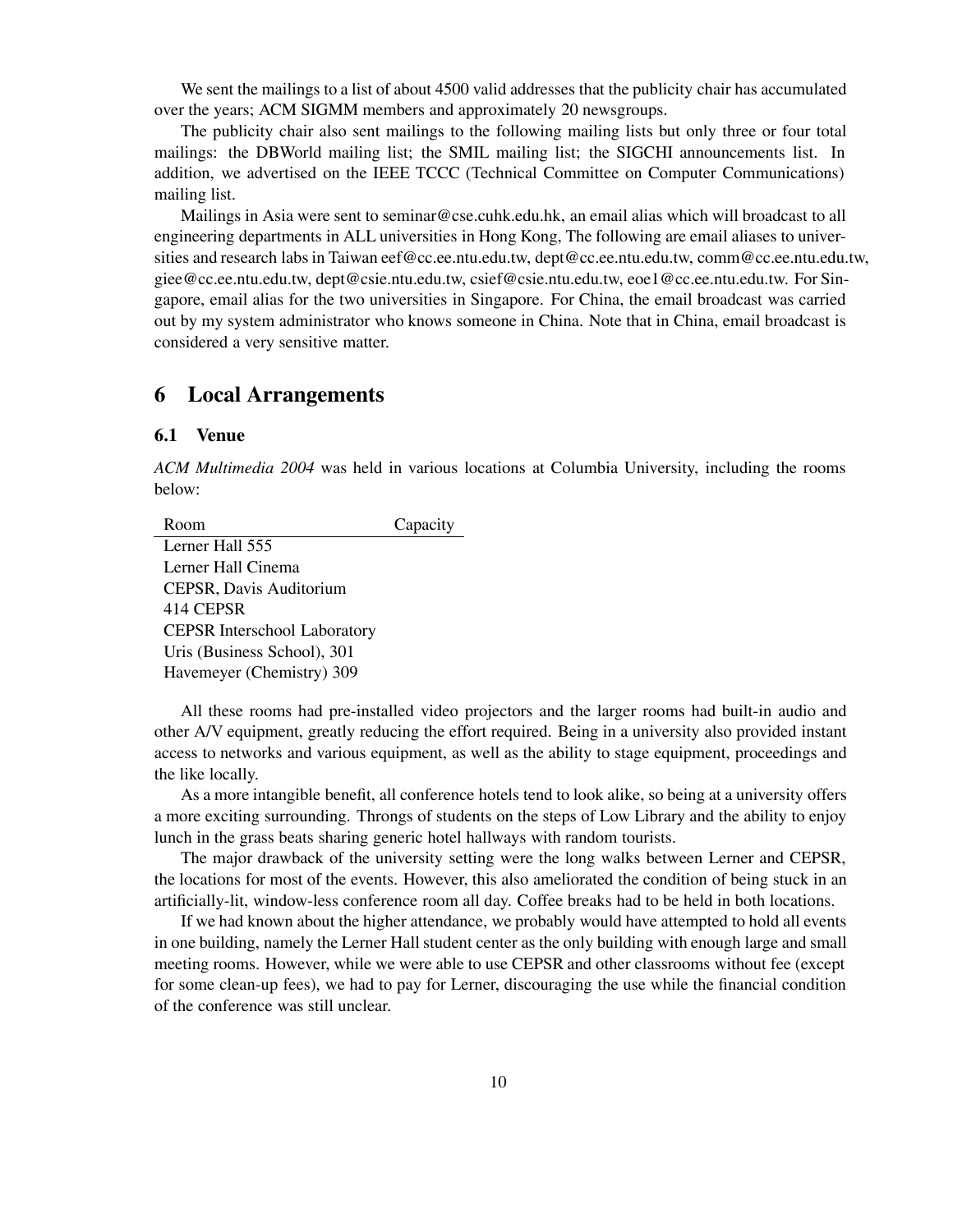### **6.2 Timing**

We started sessions at 8.30 am, which was considered early by some.

#### **6.3 Lunch**

We served lunch, either as box lunches or as a buffet, during the three main conference days. This was generally well received, as it allowed people to mix and mingle easily, without having to find restaurants. The campus environment offered lots of opportunities for eating outside or inside. On the last day, we could overlap lunch with the One-Minute Madness session.

#### **6.4 Registration**

This year, we applied a new policy for author registration. Every paper which had at least one nonstudent author had to register for a full conference fee, even if the attending author was a student. If all the authors are students then the authors could be registered at the student rate. The idea was to ensure that either more non-student authors would attend or that if students come, that the conference would not be hurt financially. It is unclear that the former was achieved; fortunately, the conference attendance ensured a healthy financial outcome. The decision was not popular with some attendees, with a number of complaints received. However, other conferences have had this policy for many years and the committee next year should decide if they want to make this a permanent policy.

"Finally, I think the policy of making students pay full registration if they are first author and one of the additional authors is not a student, is the wrong way to go. It is hard enough for a student to get the paper accepted and get the funding from their organisation: why putting extra burden on them by forcing them to ask at a later stage for additional funding? I think students should be allowed to register as such, no matter what." (F. Nack)

A (color) printer is needed at the registration desk to print badges for on-site registrations and to replace mis-spelled or misplaced badges.

We used badge holders with a second pocket that held a short program. With up to four parallel sessions and a printed program of more than 50 pages, this quick reference guide was very helpful.

"The small overview schedules in the badge were great; maybe all pieces should be in the badge such that we do not have to pick the new one up from the hotel but can just change the pages could top this wonderful idea." (S. Boll)

"I liked the schedule attached to the name badge - that was so helpful." (F. Nack)

We marked badges with colored dots to represent the conference components (tutorials, workshops, main conference, social event), but did not actually check for these at the door. To deter creative painting, we replaced missing dots by stars.

We used different-colored large envelopes for attendees. Most attendees received a manilla envelope with their badge, receipt,

Registrants should be asked whether they would like to opt-in to have their email address included in future mailings about the conference. While "previous business relationship" arguments can probably be used to defend such use on legal grounds, ethically it seems more appropriate to ask for explicit consent.

Details on registration and related issues are in the Appendix D.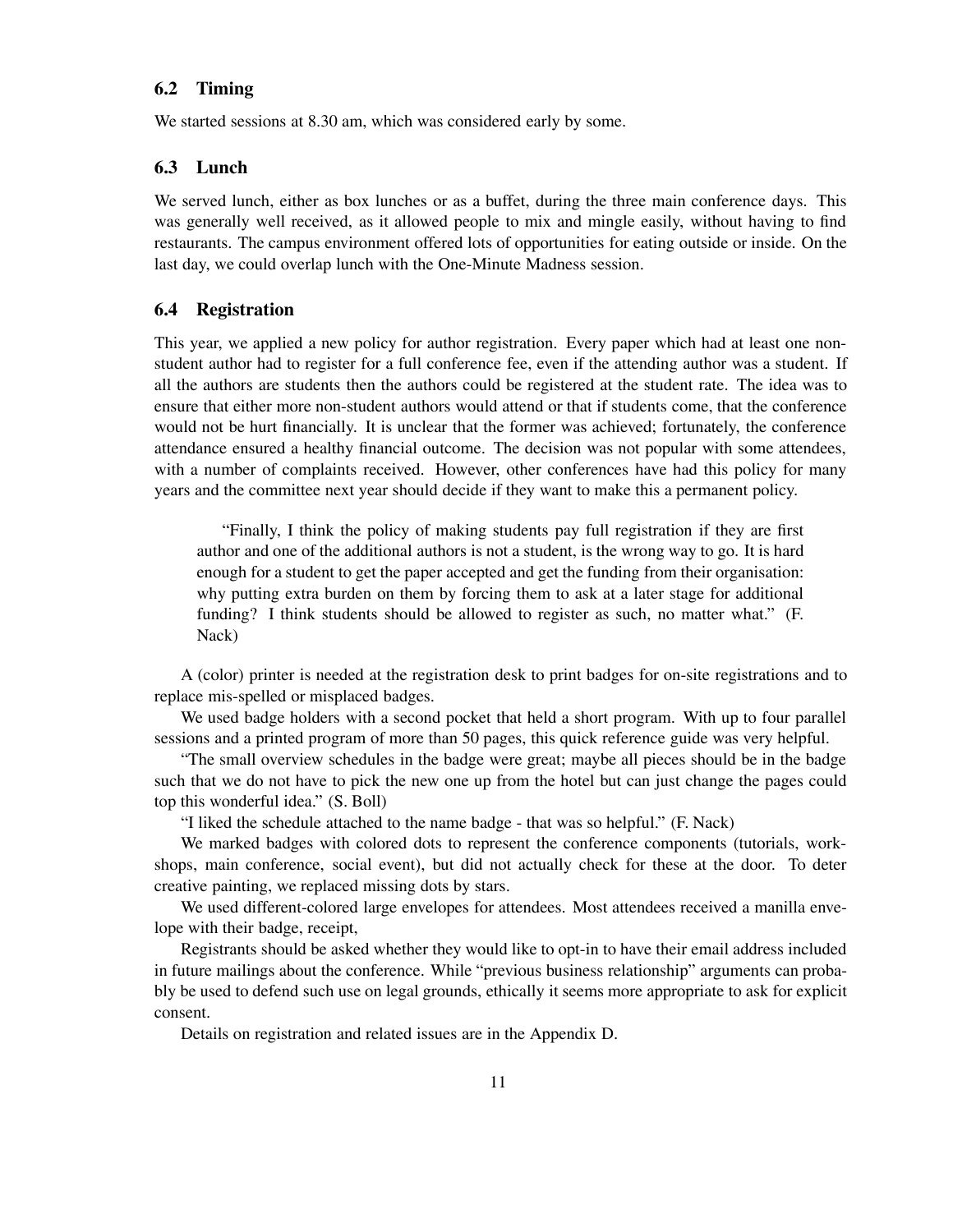### **6.5 Wireless Access and Computer Terminals**

The conference site had wireless access in all meeting rooms and public-access computer terminals in two locations. Generally, this was considered a "must have".

## **6.6 Presentations**

We discussed collecting presentations from attendees ahead of time to avoid the dreaded laptop-switch dead time. However, given the wide variety of platforms and presentation tools as well as the tendency of some authors to finish their presentation the night before, we decided that we could never get all presentations on one laptop and just let presenters use their own laptop. By encouraging the next speaker to connect during the question time for the previous speaker, the transition times were moderate, particularly since we had a generous 30 minutes for each long-paper presentation. Conferences with shorter presentations and fewer parallel events may want to consider collecting presentations via memory sticks.

#### **6.7 Audio/Video Recording**

We recorded plenary and selected non-paper sessions on digital video and MPEG-4, using a Canon GL-2 camera, Sunpak tripod and a Canopus TwinPact100 digital scan converter, feeding into a PC with firewire connection. Where possible, we attempt to directly intercept house audio for better audio quality.

Set up was made more difficult by repeated room changes, leaving only minutes to get connected. Having a portable unit, centered around a laptop, pre-wired, would greatly speed up the set-up.

## **6.8 Social Event**

The social event took place on Wednesday evening, on the Bateaux with a three-hour dinner cruise around lower Manhattan and the Statue of Liberty. Attendees said tat this was one fo the beset social events – maybe because of the chance to finally get away from the conference and enjoy the soaring skyline of Manhattan.

We presented the best-paper awards and certificates of recognition during the social event. The boat had plasma display to connect a laptop to, as well as wireless microphones. A boat has the disadvantage that there is very likely no single spot which can be seen by all passengers, so that many could only hear, but not see, the winners and conference committee members. With a bit of planning, we could have used a video camera to simulcast the faces onto the screens.

## **6.9 Communications**

We used FRS walkie-talkies to communicate between the registration desk and some of the key volunteers. This made it easier to quickly answer questions, as key volunteers often had to run around to various venues.

#### **6.10 Sponsors**

We had great support from the following sponsors: FXPAL, IBM, Telcordia Applied Research, Philips, CWI, Intel, Microsoft, Avaya Labs and Columbia University. They provided generous support of var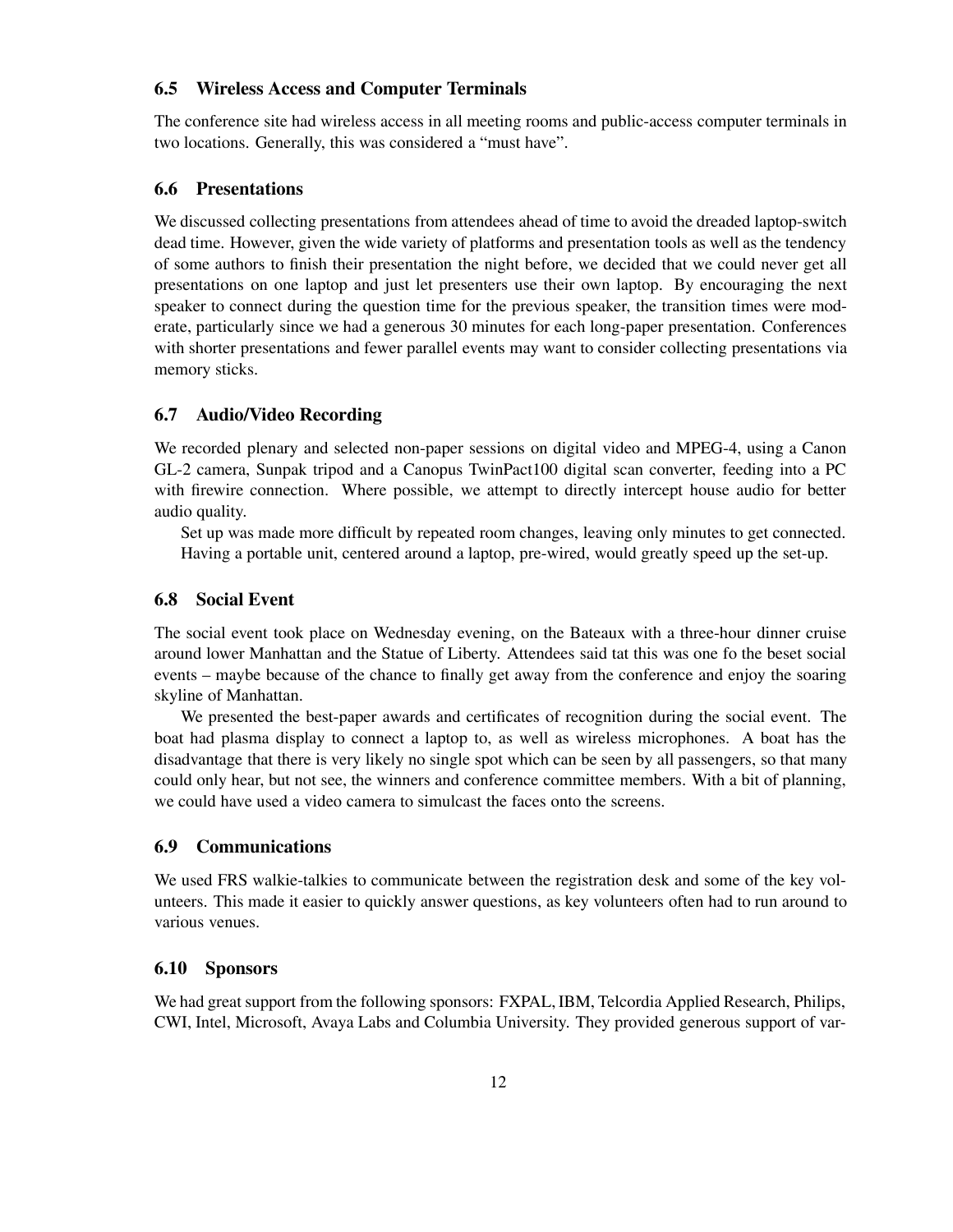ious prizes, student travel grants, interactive art program and the video program. This is a great supplement to the ACM Multimedia budget – this year it was about \$25,000. The support was secured mostly by people on the organizing and program committees. It might be a good idea to have a "Sponsors liason" on the ACM MM organizing committe who would do this for years in a row because of continuity.

# **6.11 Assorted Suggestions**

- All local arrangements people should carry cell phones, with a list of numbers distributed to everyone.
- Conference blog for adding comments to presentations or indicating last minute program changes.
- Upload area for pictures from the conference such that people can contribute their pictures easily.
- Creation of a small multimedia presentation or at least of a slide show of the highlights maybe the conference should introduce the position of a multimedia presentation chair.
- Message board, both for paper messages and a web interface. A computer display in the registration area might show all the current messages, cycling through them.
- Each meeting room should have a laptop that cycles announcements in the session breaks.
- Check with other conferences for scheduling the conference dates and for scheduling the TPC meeting.
- The TPC meeting should be held before the workshop.
- It is generally a good idea to have a clear understanding of roles and responsibilities among the chairs and a defined communication structure.

# **7 Checklist**

# **7.1 Six months+ before**

- Run a full page ad in CACM
- Select and invite keynote speakers
- Agree on and announce submission policy for track chairs and organizing committee
- Discuss and agree on review procedures
- Start corresponding with potential sponsors

## **7.2 Six weeks before**

• Finalize design of give-aways; initial order.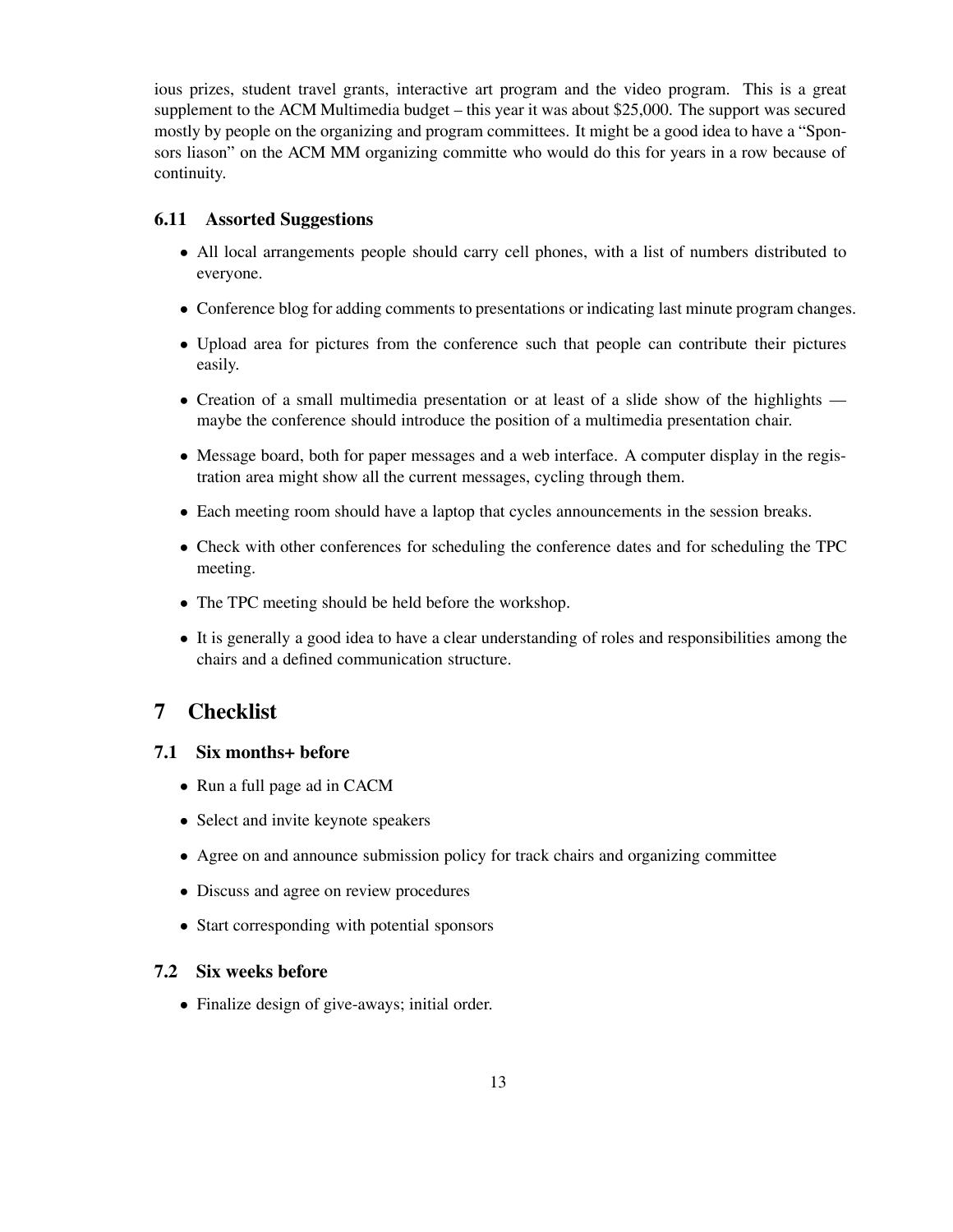# **7.3 A month before**

Typically, early registration closes a month before the conference.

- Order badge holders.
- Order give-aways.
- Order award certificates and plaques for organizing committee.

# **7.4 Two weeks before**

• Finish printed conference program.

# **7.5 One week before**

- Assemble attendee envelopes.
- Assemble conference bags with CD, proceedings, and other materials.

# **7.6 Two days before**

• Last-minute registrations.

# **7.7 Night before**

• Set up registration desk.

# **A Sources for Conference Materials**

| <b>Item</b>           | Source            | Ordered | Cost per item |
|-----------------------|-------------------|---------|---------------|
| Badge holders         |                   |         |               |
| Lanyard               |                   |         |               |
| Whistles              | Tagsandchains.com | 500     |               |
| LED flashlights       | Tagsandchains.com | 500     | \$2.08        |
| <b>Staff T-Shirts</b> | <b>Branders</b>   | 60      | \$11.05       |
| Conference T-Shirts   | <b>Branders</b>   | 450     | \$5.33        |
| <b>Backpacks</b>      | Ebags.com         | 375     | \$16.39       |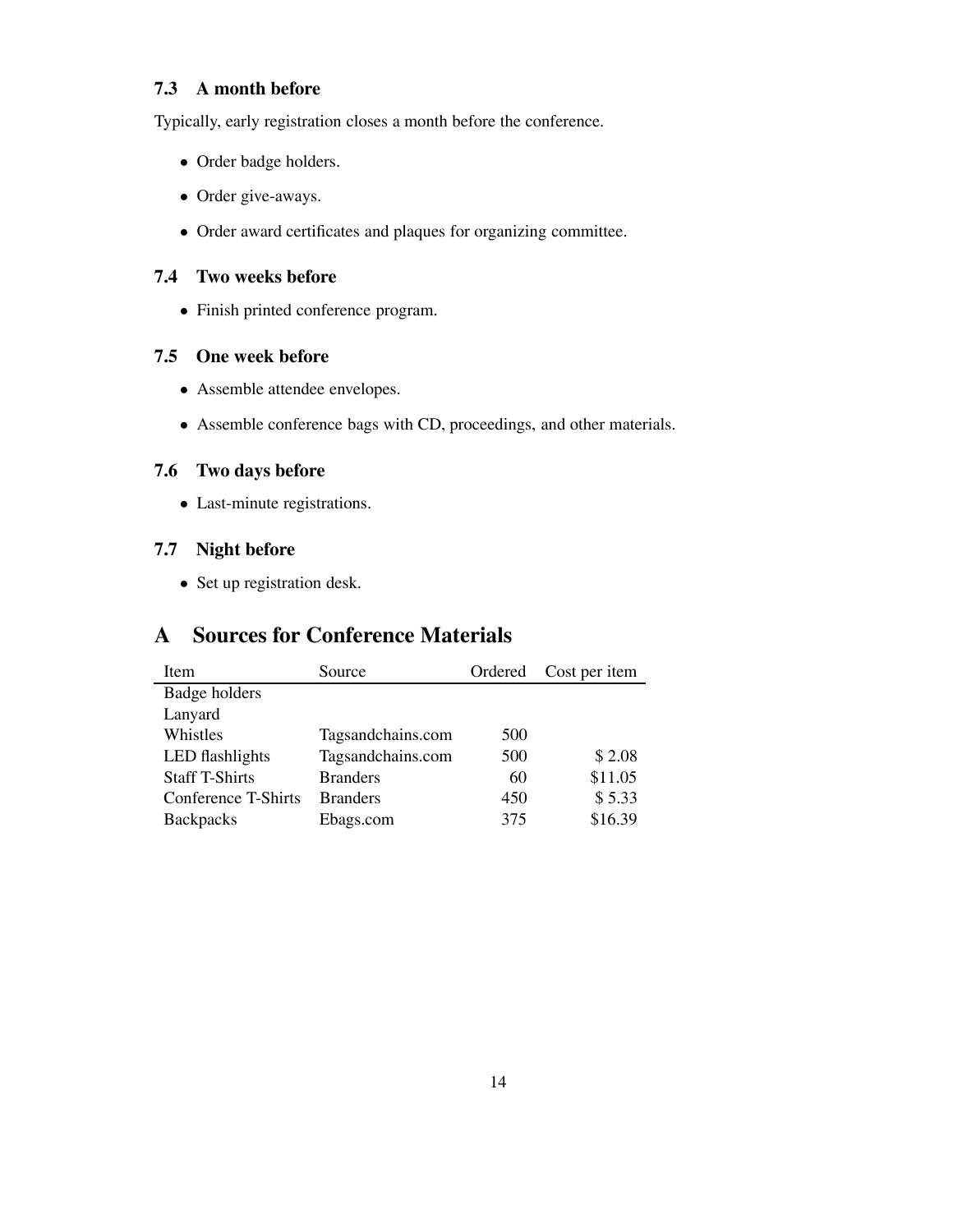# **B Organizing Committee**

| General Program Chairs           | Henning Schulzrinne, Columbia University   |
|----------------------------------|--------------------------------------------|
|                                  | Nevenka Dimitrova, Philips Research        |
| Program Co-Chairs                | Angela Sasse, UCL                          |
|                                  | Sue Moon, KAIST                            |
|                                  | Rainer Lienhart, U Augsburg                |
| <b>Tutorials Co-Chairs</b>       | Yong Rui, Microsoft                        |
|                                  | Jon Crowcroft, Cambridge U                 |
| Video Program Chair              | Frank Nack, CWI Amsterdam                  |
| <b>Workshop Chairs</b>           | Chitra Dorai, IBM                          |
|                                  | Tat-Seng Chua, NUS                         |
| <b>Technical Demos Chairs</b>    | Michael Vernick, Avaya                     |
|                                  | Jim Griffioen, U Kentucky                  |
| Interactive Art Program Chairs   | Alejandro Jaimes, FujiXerox                |
|                                  | Pamela Jennings, CMU                       |
| Doctoral Symposium Chairs        | Hari Sundaram, ASU                         |
|                                  | Pal Halvorsen, U Oslo                      |
| Panel Chair                      | Susanne Boll, U Oldenburg                  |
| <b>Poster Chairs</b>             | Svetha Venkatesh, Curtin U                 |
|                                  | Brian Bailey, U Illinois U-C               |
| <b>Brave New Topics Chairs</b>   | Lynn Wilcox, FX Pal                        |
|                                  | Dick Bulterman, CWI Amsterdam              |
| Best Open-source Software Chairs | Ketan Mayer-Patel, UNC Chapel Hill         |
|                                  | Roger Zimmerman, USC                       |
| <b>Publicity Chairs</b>          | Liming Chen, U Lyon                        |
|                                  | John C.S. Lui, CUHK                        |
|                                  | Michael Vernick, Avaya                     |
| Proceedings Chair                | Dongge Li, Motorola Labs                   |
| Web Site                         | Lalitha Agnihotri, Philips Research        |
|                                  | Lira Nikolovska, MIT                       |
| <b>Registration Chair</b>        | Andrew Miller, Columbia U                  |
| Treasurer                        | Ashutosh Dutta, Telcordia Applied Research |
| <b>Local Organization Chairs</b> | Belle Tseng, NEC Labs                      |
|                                  | Weibin Zhao, Columbia U                    |
| Asia Liaison                     | HongJiang Zhang, Microsoft, China          |
| Europe Liaison                   | Ralf Steinmetz, Darmstadt U, Germany       |
| <b>ACM SIGMM Chair</b>           | Ramesh Jain, Georgia Tech                  |
|                                  | Larry Rowe, UC Berkeley                    |

# **C Conference Registration and Income**

There were a total of 405 registrations for the main conferencee, consisting of 346 paid registrations and 59 unpaid volunteer, invited and exhibitor registrations. 523 registered overall, including those who only attended workshops or tutorials.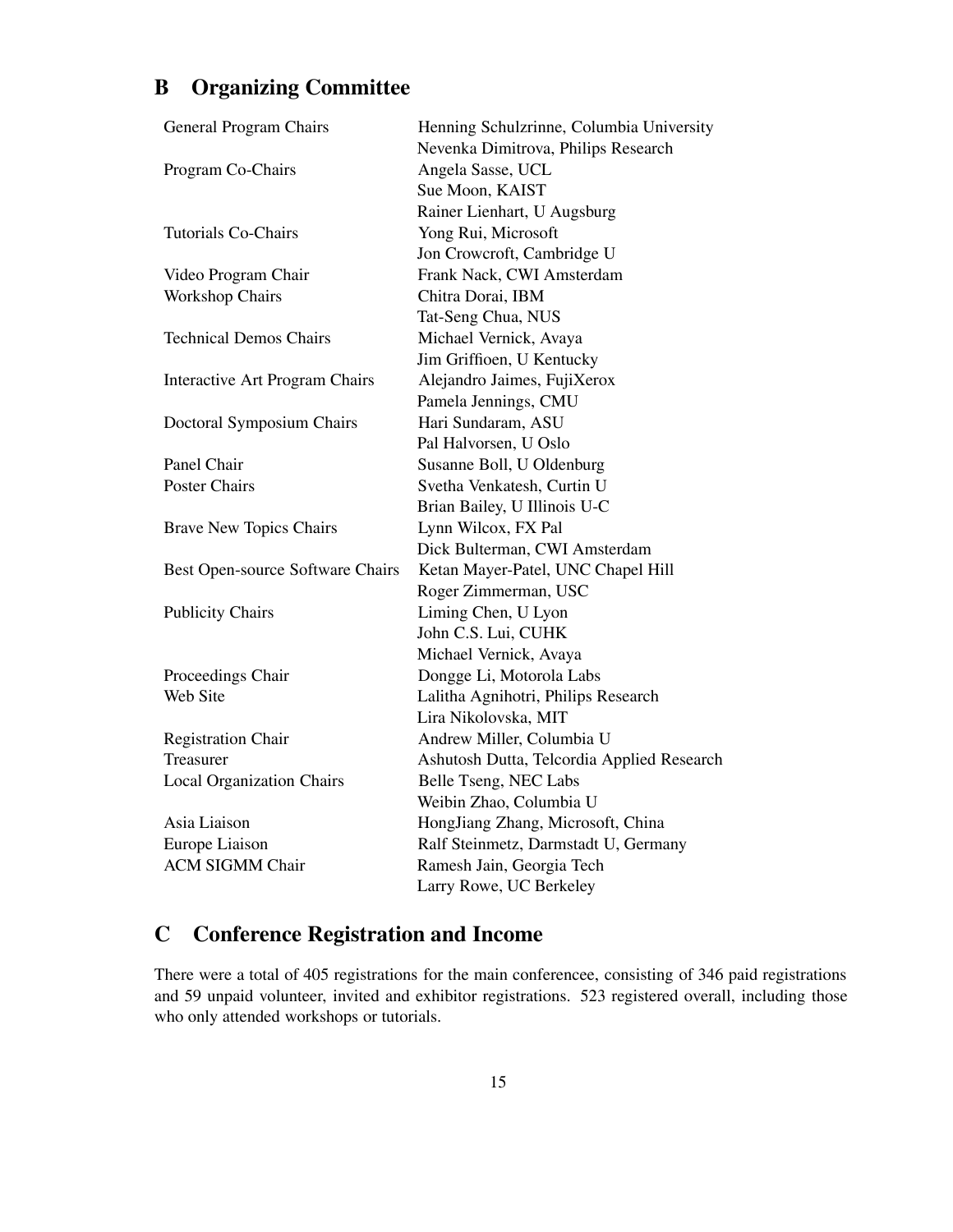• Since one of the half day tutorials got cancelled, two people were allowed to switch to a full day tutorial at the half day tutorial price of \$100, yielding a total of  $8 * \$175 + 2 * \$100 = \$1600$ .

# **D Registration**

(Contributed by Andrew Miller, Registration Chair)

The databases that we set up worked fairly well. Ben Smith (bhs16@cs.columbia.edu) designed and implemented it and will have the most information regarding this area. We used PHP and mySQL to implement the system, running on an Apache web server, integrated into a larger data management system (MICE).

We stored attendee information separately from billing information, since the two are not always the same. It is often the case that a registration will be purchased with a credit card not owned by the person being registered, or one person may register himself along with several other people. Even when a registrant uses his own credit card, the billing address may be different from the registrant's mailing address. When we printed receipts, the payer's information was at the top of the invoice, and each attendee that was registered by that person was listed below. We were also able to merge multiple payments for a single attendee. This was fairly common since several people registered for the main conference and then later registered themselves again so as to add a tutorial or workshop. During the conference we also encountered the need to transfer items between attendees. This happened when a student and advisor were both supposed to attend, but one of them couldn't make it and they wanted to move registration items from the missing attendee to the present one, without having to charge a new credit card. We also made refunds easy to process. The database saved the transaction id and last 4 digits of the credit card for each transaction. Then when we wanted to refund an item, we simply deleted it and the system computed the appropriate refund and applied it to the transaction that originally purchased that item. The payment system, originally designed exclusively for credit card transactions, was enhanced to record money order, cash, and check transactions.

Unfortunately, the registration database should have been more closely tied to the paper submission database. This made it difficult to implement the policy that at least one person from each paper must have a full (non-student) registration or one student registration if there were only student authors. We had a "Paper #" field for each attendee, and most people filled this out, but not everyone. I received several excel spreadsheets of the accepted papers and authors from the proceedings chair, and when I received a full registration that corresponded to one or more papers, I deleted those lines in the spreadsheets. Then when the deadline for author registration approached, I copied remaining e-mail addresses from the spreadsheets and sent out warnings. If we also recorded in the database which attendee would be presenting each paper, we would have been able to easily check each day if the presenters have arrived, so we would be prepared for no-shows.

## **D.1 Payments**

We used authorize.net to process credit card payments, which were the most common form of payment. We accepted MasterCard and Visa, but we never set up an American Express merchant account, which would have been nice. We didn't advertise other forms of payment since they were more of a hassle, but we also accepted international money orders, wire transfers, and even cash. One issue with wire transfers was that some people did not ensure that all transfer fees were paid by the sender. So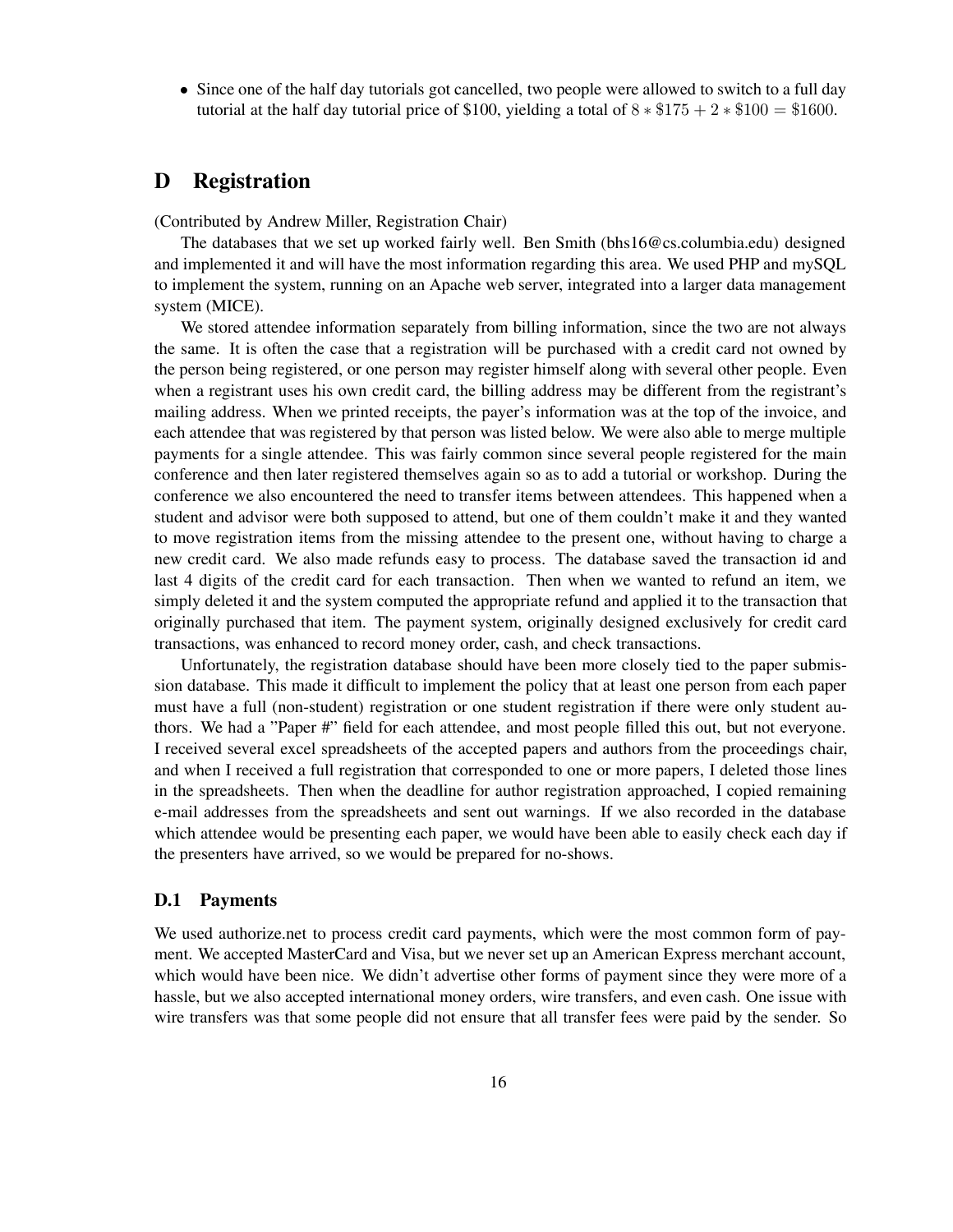| New York       | 85                                    |
|----------------|---------------------------------------|
| California     | 52                                    |
| Massachusetts  | 21                                    |
| Pennsylvania   | 17                                    |
| New Jersey     | 15                                    |
| Illinois       | 10                                    |
| Florida        | 8                                     |
| Georgia        | 8                                     |
| Washington     | 8                                     |
| Arizona        | $\overline{7}$                        |
| Georgia        | $\overline{7}$                        |
| Texas          |                                       |
| Maryland       | $\begin{array}{c} 7 \\ 5 \end{array}$ |
| North Carolina | $\overline{5}$                        |
| Connecticut    | $\overline{4}$                        |
| Kentucky       | $\overline{4}$                        |
| Ohio           | $\overline{4}$                        |
| Indiana        | $\overline{\mathbf{3}}$               |
| Louisiana      | $\frac{3}{2}$                         |
| Iowa           |                                       |
| Michigan       | $\overline{c}$                        |
| Missouri       | $\overline{c}$                        |
| New Hampshire  | $\overline{2}$                        |
| Alabama        | 1                                     |
| Colorado       | 1                                     |
| Minnesota      | 1                                     |
| Nevada         | 1                                     |
| Rhode Island   | 1                                     |
| South Carolina | 1                                     |
| Virginia       | 1                                     |
| Wisconsin      | 1                                     |
| unknown        |                                       |
| Total          | 287                                   |

Table 1: ACM Multimedia 2004 registrations by United States state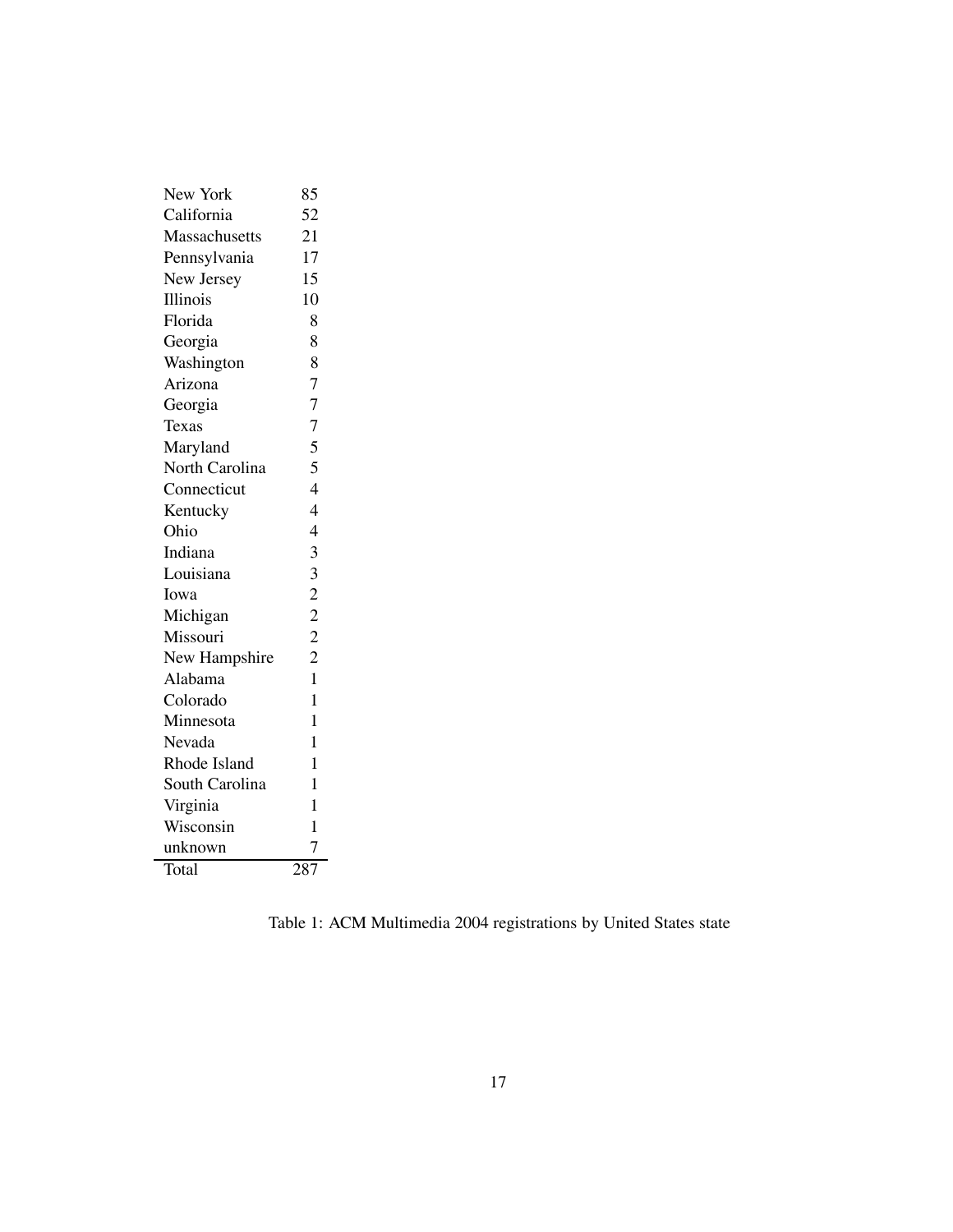| <b>United States</b>  | 287                     |
|-----------------------|-------------------------|
| Japan                 | 35                      |
| Singapore             | 25                      |
| Germany               | 19                      |
| South Korea           | 17                      |
| Canada                | 15                      |
| China                 | 14                      |
| Netherlands           | 14                      |
| <b>United Kingdom</b> | 13                      |
| France                | 10                      |
| Australia             | 8                       |
| Hong Kong             | 8                       |
| Switzerland           | 8                       |
| Italy                 | $\overline{7}$          |
| Finland               | 6                       |
| Norway                | 6                       |
| Ireland               | 5                       |
| <b>Brazil</b>         | $\overline{4}$          |
| Taiwan                | $\overline{4}$          |
| Spain                 | $\overline{\mathbf{3}}$ |
| Sweden                | $\overline{c}$          |
| Portugal              | $\overline{c}$          |
| Slovenia              | $\overline{c}$          |
| Austria               | $\overline{c}$          |
| Belgium               | $\mathbf{1}$            |
| Denmark               | $\overline{1}$          |
| Greece                | $\mathbf{1}$            |
| Guinea                | $\mathbf{1}$            |
| Israel                | $\mathbf{1}$            |
| Sri Lanka             | $\overline{1}$          |
| Tunisia               | $\mathbf{1}$            |
| Turkey                | 1                       |
| Unknown               | 1                       |
| Total                 | 535                     |

Table 2: ACM Multimedia 2004 registrations by country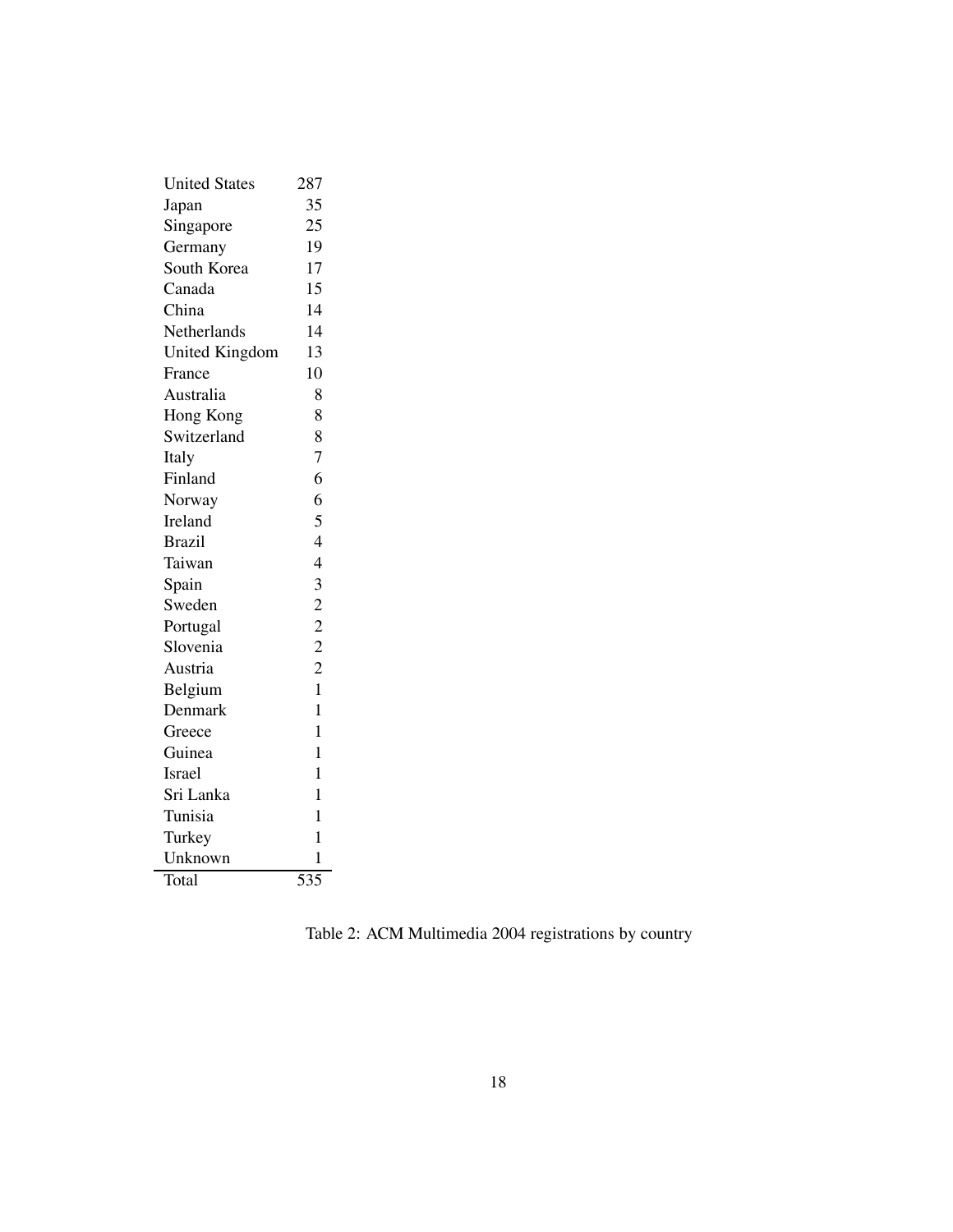we had to be able to enter partial payments into the system, and flag these attendees when we made up registration packets so they could pay the balance at registration.

As for the credit cards, they worked in most cases, but we should have put a description of the "security code" on the website, because many people didn't understand this and their transactions were denied. We also had unknown issues with some cards being declined without apparent reason. In many cases this appeared to be because the card holder's bank had rejected the transaction. Unfortunately, there is no easy way to find out why a particular bank rejects a transaction. This still hasn't been resolved, but we should discuss this more with Global Payments to make sure that there is nothing about the way our merchant account is setup that could trigger alarms with certain banks. Another problem that we should have addressed was that when transactions were declined, the money was preapproved on the payer's credit card, and appeared as a charge, even though this money would never be settled to our account. I had to explain to a few people that these approvals would disappear within a week and their credit limit would return to normal. However, it seems that if a transaction is declined, they should still have access to that credit.

Some people don't trust online transactions, so we offered the option to fax the payment information in. When the user clicked the "FAX FORM" button, their registration was entered into the system, but their payment was marked as "Pending." When we received a fax, we entered their credit card information directly into the authorize.net virtual terminal or did a voice authorization in a few cases. Once we had a successful transaction ID, we could edit the database payment record with this information.

The fax button also turned out to be useful in a few of the cases of people who had trouble verifying their credit card. In a few cases we were able to process faxed credit cards that the online system rejected.

### **D.2 Attendee Registration Classes**

The main registration page allowed people to register as an ACM-member, a non-member, or a student. Another page that was not directly linked to the main conference site allowed student volunteers to register without paying. Internally, we also had a few other attendee types. Art exhibitors were given free registration to the main conference, but did not receive proceedings or gifts. We also had a similar free pass class for people such as the press. All of the conference organizers were required to register and pay, but two people who helped out with the conference, but did not have the financial means to attend (those without institutional backing) were also given free pass registration. Then we also had an "Invited" class for the keynote speakers, and the open source software competition winners, that received a free full registration including all the gifts and the banquet.

# **D.3 Student Travel Grants**

We advertised student travel grants on the conference website and had students write me and provide their organization and title of their paper. We had over 45 applications, and initially only 3 \$500 grants, but we were able secure money for 14 more from the sponsors program. We chose students who were first authors and were giving oral presentations and a few authors that were coming from a long distance away. These were awarded at the conference, and the students were given certificates and Visa gift checks.

In the future we can recommend that the student travel grant application should be a standard form with questions including the type of contribution to the conference, institution, reason for seeking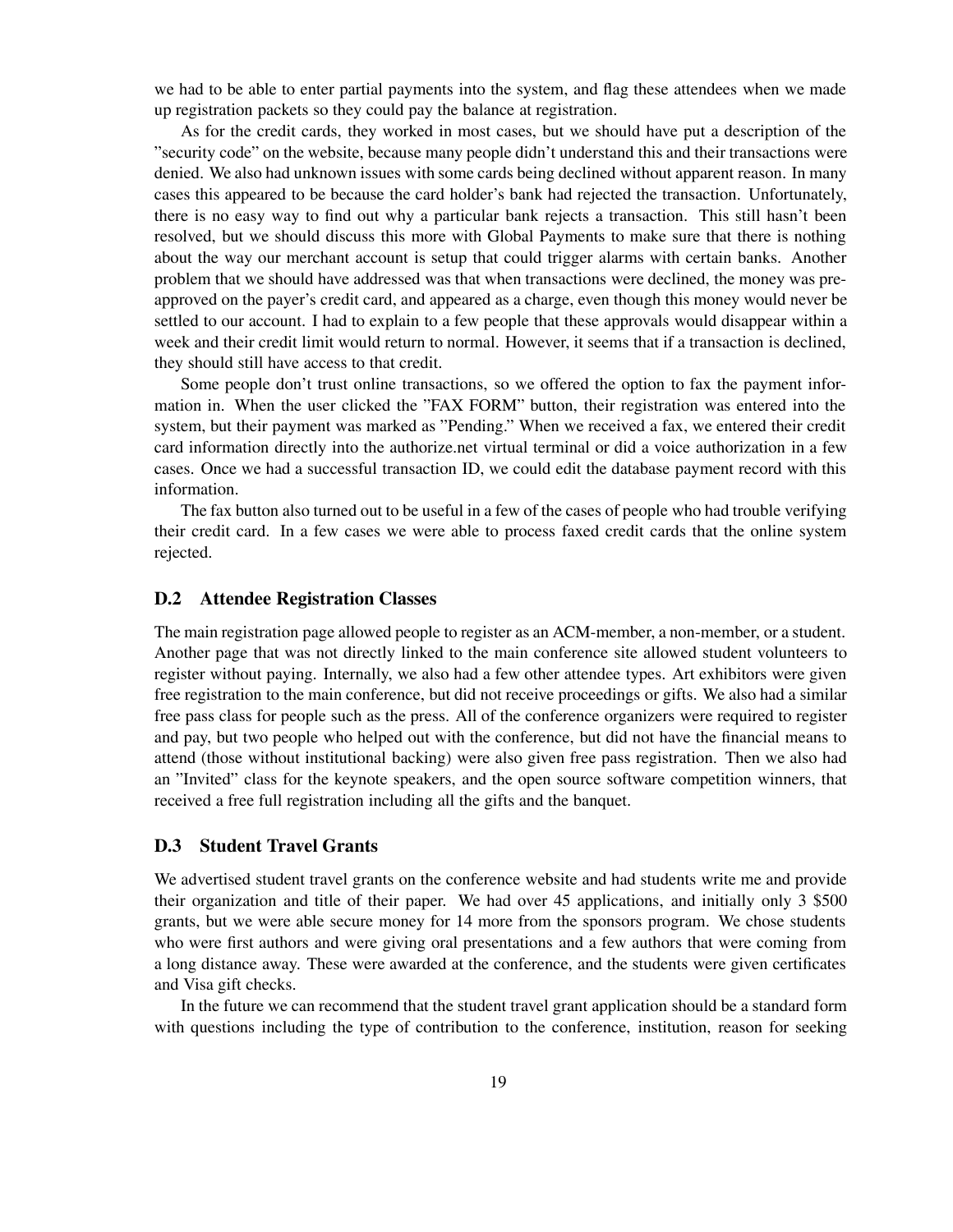student travel grant. It is foreseeable that this program will be even more popular in the future and we need a policy for eligibility.

## **D.4 Gifts**

I worked with the graphic designer for the conference to come up with artwork for the conference backpacks, t-shirts, and the keychain whistles and flashlights. We ordered these about one month before the conference, but probably should have done it a week or two earlier so that things did not all arrive at the last minute. We ordered 375 backpacks for the main conference and had just enough. The corporate logos of the two main conference donors, IBM Research and FXPal, were included in the graphics for the bag. We ordered 450 conference t-shirts and 60 staff t-shirts, (20% Medium, 50% Large, 30% X-Large). We should have ordered small t-shirts and shifted many of the large ones to medium, because many of the attendees are much smaller than the current registration chair! We also ordered 500 whistles and 500 keychain LED flashlights.

In the future we can also recommend working with a single graphic designer to provide a unique conference image that is used in the Web page, proceedings materials, as well as the conference giveaways.

#### **D.5 Badges**

We printed a name badge for each person using latex and a slightly modified version of the labels.sty package. The badge included an overlaid graphic border, and liberty image, and we put the name on two lines to avoid word wrap problems. The attendee's organization appeared on the last line. The name information came from the "Badge Name" field in the attendee record, however many people did not understand this and entered varied items such as "Dr.", "Prof." or "Mike". We ended up having to do a fair amount of hand editing of these items. It would have been better to very clearly explain this field and show an example badge on the website. Alternatively, the badge name field might be changed to be only the first name of the badge name, since that is usually the only part of the badge name that would differ from the attendee's name (i.e., Mike instead of Michael). The institution field was also problematic, since some attendees entered extremely long institution designations, which did not fit on the badge, and because it was difficult to come up with a satisfactory line breaking algorithm for the institution field. On future conferences, it would make sense to present the institution field on the registration form as two lines of with maximum lengths (dependant on what will fit on the badge), forcing the attendee to indicate an appropriate line break, and constraining the length of the lines.

The badge also included several dots at the bottom to indicate the items that the attendee had registered for. These dots were surrounded by two delimiter marks to prevent people from coloring in their own dots. The code we used was as follows:

| Red    | Sun Tutorial    |
|--------|-----------------|
| Orange | Mon Tutorial    |
| Yellow | Main Conference |
| Green  | <b>Banquet</b>  |
| Blue   | Fri Workshop    |
| Purple | Sat Workshop    |

This worked well and avoided the need for special tickets for each event. The print badges php page queried the database and collected the registration information for each attendee and wrote the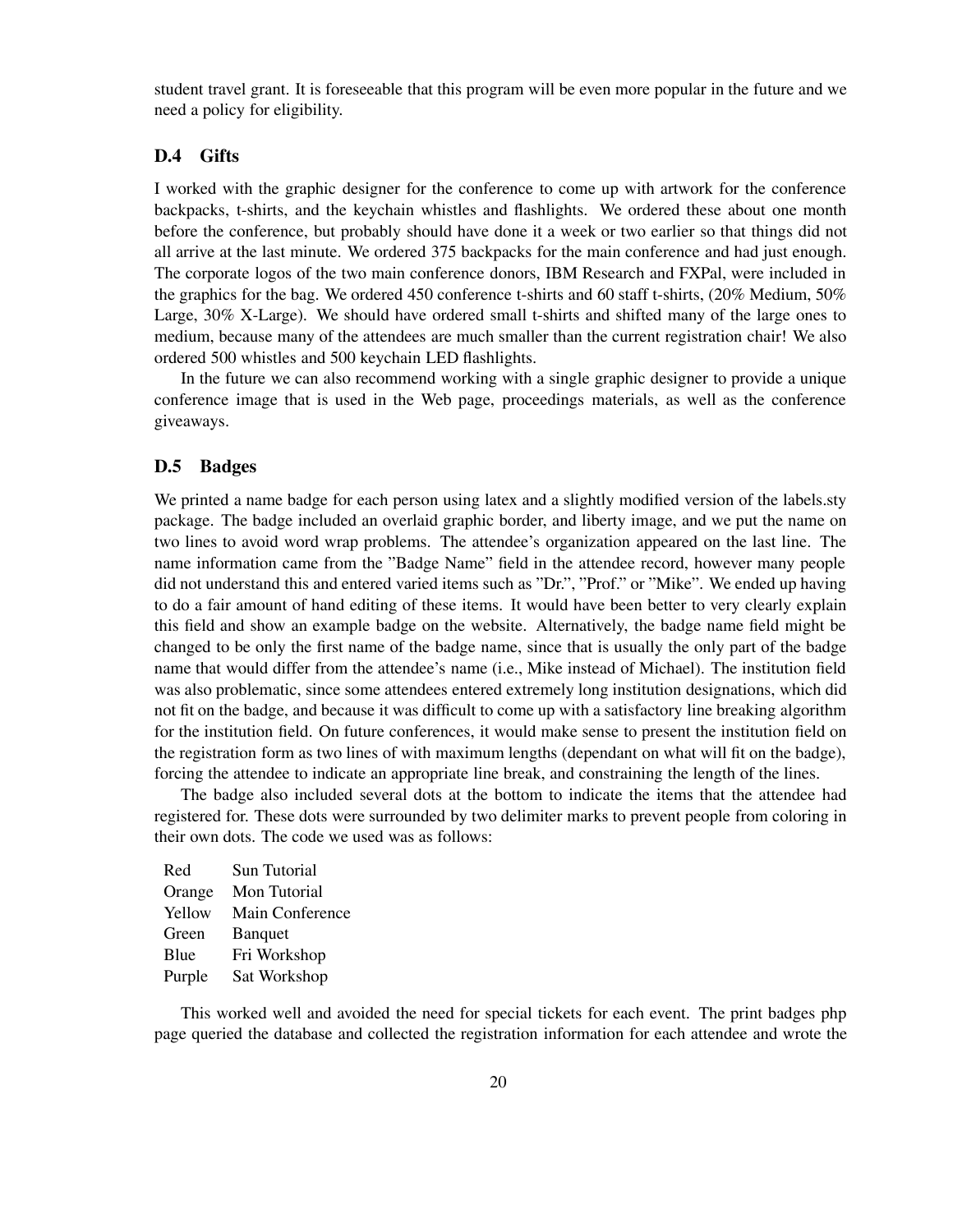sequence of dots to the LaTex file of badges along with the name and organization. For people who bought extra banquet tickets for people outside of the conference, we created "Banquet Ticket" badges that just had a green dot. We did not have enough volunteers to be carefully checking badges at each event besides the banquet, but this would have been easy to do given more staff.

The badges were printed on perforated cardstock with 6 badges per page, each 3"x4". Each badge was placed inside a double pocket badge holder with a lanyard. The second pocket held a double sided schedule card, printed on the same paper, that showed one day's events, times, and locations on each side. Additional cards for other days were put in the registration packet.

We also included an RFID card in each badge holder. When we printed the badges, we also saved a CSV file where each line contained the name, organization, e-mail, and website URL for each attendee. Then, after we put the RFID in the badge, we held it over the reader, and an application associated that unique ID with the current line of the CSV file. This file was used during the conference so that when a member of the audience asked a question with a microphone that had the reader attached, the ID was looked up, and the information was displayed on a separate screen. It might have been better to do this all in the database, but it was implemented late.

The small conference schedule and the RFID tag are new to the conference. People reacted positively to both novelties.

### **D.6 Receipts**

We generated a receipt for each attendee by having a php program fill in a template latex file with values from the database. The receipts were addressed to the payer and had a summary of the items purchased and the payment transactions showing the date, type of transaction (credit card, cash, etc.) and amount. Refund credits were also shown, and we had a total payments and balance due lines at the end of the summary. Then we listed the individual attendees associated with this payment and the items they were registered for. The web administration page made it easy to print a new receipt for an attendee when they bought a banquet ticket, or added a new event for instance.

### **D.7 Registration Packets**

We separated the attendees into two groups, those that were only attending a workshop and everyone else. By keeping them separate we could keep the workshop people from picking up their packets during the conference and attending the conference without registration. Then we generated a list of names for each group, sorted alphabetically, and we printed small name labels for each person. The label layout was accomplished using  $E$ F<sub>F</sub>X again. For each attendee we created an envelope with the name label on the outside. Inside we had a free copy of *IEEE Multimedia*, a few notices and flyers, a conference program, bus and subway maps, a badge and a receipt. We used different colored envelopes for special cases. Red envelopes indicated people who had a free/press pass and should not receive any of the goodies or proceedings. White envelopes indicated student volunteers, who did not get proceedings until they completed their assignments. In other cases, we stapled index cards to the packets for people that still owed us money or had ordered additional proceedings, etc. The process of creating the packets took much longer than expected and it is advised that this be started as early as possible.